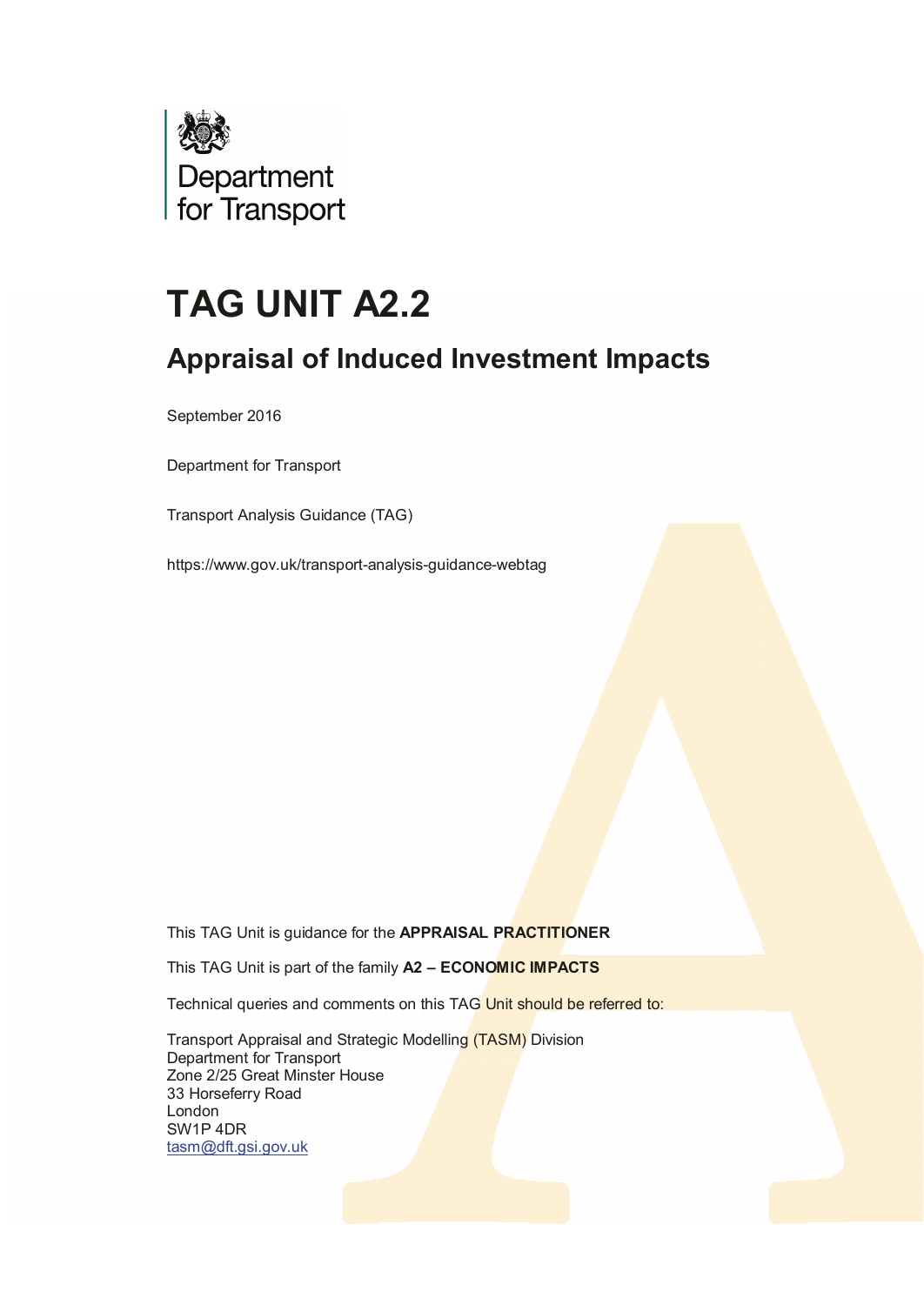# **Contents**

| 1                        | Overview                                                                                                                                                                                                              | $\mathbf{2}$                                                          |
|--------------------------|-----------------------------------------------------------------------------------------------------------------------------------------------------------------------------------------------------------------------|-----------------------------------------------------------------------|
| 1.1                      | Introduction                                                                                                                                                                                                          | $\overline{2}$                                                        |
| $\mathbf{2}$             | <b>Understanding Induced Investments</b>                                                                                                                                                                              | 3                                                                     |
| 2.2<br>2.3<br>2.4<br>2.5 | Transmission Mechanisms and Displacement<br>Measuring Induced Investments<br><b>Economic Narrative</b><br>Complementary Interventions                                                                                 | 3<br>$\overline{\mathbf{4}}$<br>$\begin{array}{c} 6 \\ 7 \end{array}$ |
| 3                        | <b>Quantifying and Valuing Dependent Development</b>                                                                                                                                                                  | $\boldsymbol{9}$                                                      |
| 3.1<br>3.2<br>3.3<br>3.4 | Introduction<br>Quantifying Dependent Developments<br>Valuing the Welfare Effects of Dependent Developments<br><b>Checklist for Appraising Site-Specific Dependent Developments</b>                                   | $\boldsymbol{9}$<br>10<br>12<br>16                                    |
| 4                        | Quantifying and Valuing Output Change in Imperfectly Competitive Markets                                                                                                                                              | 16                                                                    |
| 4.1<br>4.2<br>4.3<br>4.4 | Introduction<br>Quantifying Output Change in Imperfectly Competitive Markets<br>Valuing Output Change in Imperfectly Competitive Markets<br>Checklist for Appraising Output Change in Imperfectly Competitive Markets | 16<br>17<br>17<br>18                                                  |
| 5                        | <b>Reporting Induced Investment Impacts</b>                                                                                                                                                                           | 18                                                                    |
| 5.1<br>5.2<br>5.3<br>5.4 | Introduction<br>Economic Case<br><b>Strategic Case</b><br><b>Economic Impacts Report</b>                                                                                                                              | 18<br>19<br>19<br>20                                                  |
| 6                        | <b>References</b>                                                                                                                                                                                                     | 22                                                                    |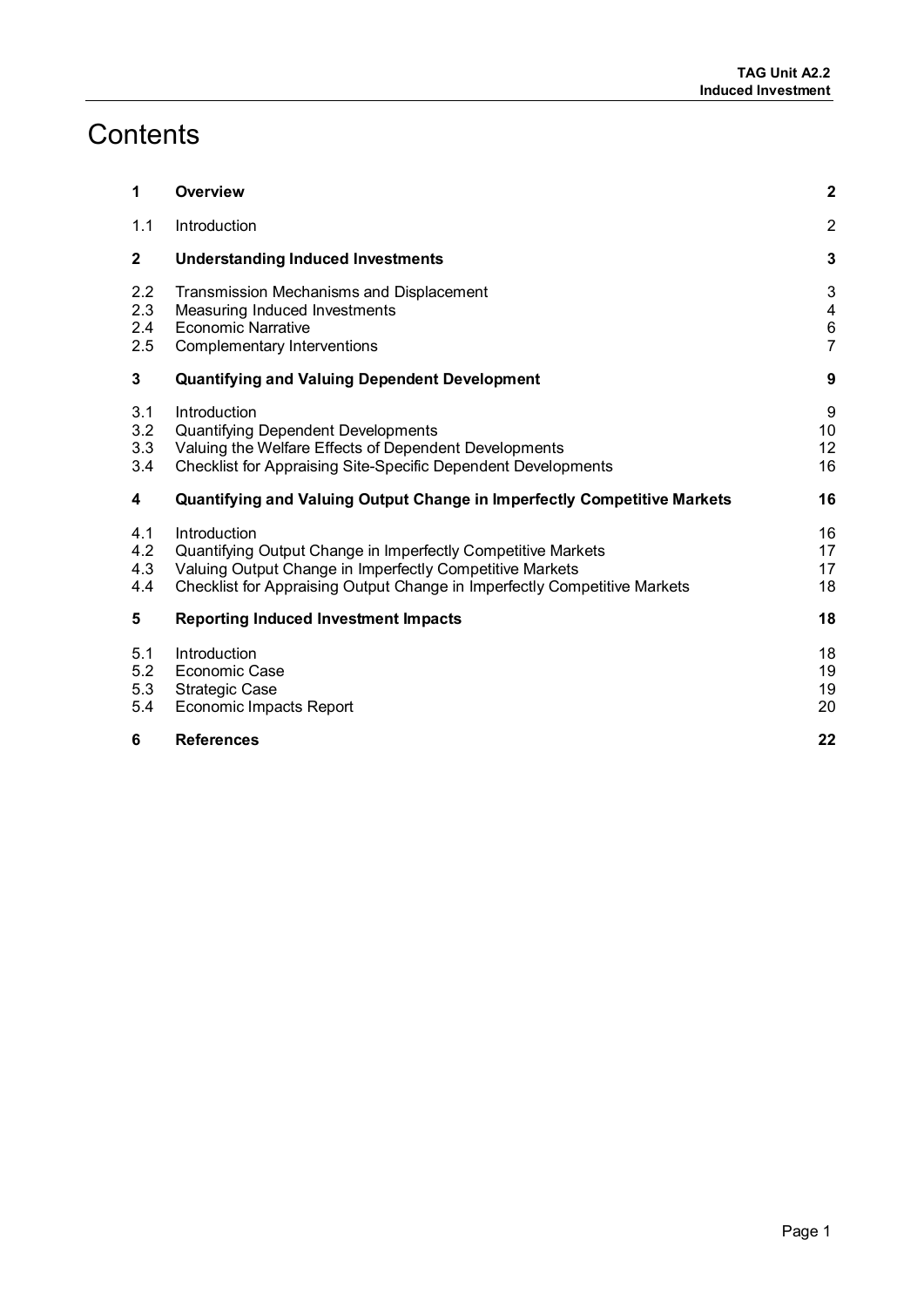# <span id="page-2-0"></span>**1 Overview**

# <span id="page-2-1"></span>**1.1 Introduction**

- 1.1.1 This unit provides guidance on how to quantify and value induced investments impacts changes in the level or location of private sector investment as a result of a transport investment – and their inclusion within transport appraisal as part of the value for money assessment and also for use in other parts of the Transport Business Case in terms of number of jobs and GDP. The particular induced investments captured in this unit include dependent development and output change in imperfectly competitive markets.
- 1.1.2 Transport investments can have a broad spectrum of impacts and it is by no means certain that private sector investment will increase at either the local or national level; any induced investments will be context specific. For this reason prior to analysing induced investment impacts, scheme promoters should develop an Economic Narrative, which articulates and justifies the scope of the analysis; this will inform the Appraisal Specific Report (ASR). The Economic Narrative should contain information on the following: (1) a summary of the expected induced investment impacts and justification for their occurrence on the basis of economic theory and context specific evidence; (2) the associated welfare change (including the identification of any relevant market failures); and (3) the methods to quantify and value the impacts.
- 1.1.3 In line with the principles of HMT Green Book guidance, the Department's appraisal process uses welfare analysis to determine value for money. Under a well-defined set of circumstances user benefits will capture the entire welfare effects of a transport investment, including investment impacts. However, if there are (a) significant feedback effects into the transport market as a result of land use change or (b) 'distortions' or market failures that mean the economy is not functioning efficiently, additional benefits (or disbenefits) will arise as the impact of transport investment is transmitted into the wider economy.
- 1.1.4 The value for money assessment is based on national welfare impacts. Key to any assessment of induced investment is **displacement** – the extent to which induced investment impacts at the local level represent a relocation of investment from other locations. Changes in investment at a local level may not represent benefits at a national level.
- 1.1.5 In specific circumstances induced investment impacts may also be valued in terms of changes in Gross Domestic Product (GDP). However, only welfare measures of induced investment impacts, which account for all associated impacts, can be reported in the Economic Case: GDP measures can be reported in the Strategic Case, if they help inform the extent to which a transport scheme will achieve an economic objective, such as to rebalance the economy or regeneration a specific area.
- 1.1.6 The analysis which informs the GDP estimates in the Strategic Case should be presented in an Economic Impacts Report alongside the welfare analysis, to ensure the analysis can be objectively scrutinised.
- 1.1.7 This unit is structured as follows:
	- Section 2 "Understanding Induced Investments" explains the mechanisms by which transport schemes can impact on private sector investments and the circumstances in which these impacts may increases welfare over and above user benefits;
	- Section 3: "Quantifying and Valuing Dependent Developments" provides guidance to value the welfare and GDP effects associated with dependent developments;
	- Section 4: "Quantifying and Valuing Output Change in Imperfectly Competitive Markets" provides guidance to value the welfare and GDP effects associated with imperfect competition; and
	- Section 5 "Reporting Induced Investments" provides guidance for reporting the welfare and GDP effects associated with induced investments in the Strategic and Economic Cases, as well as the information to be included in the Economic Impacts Report.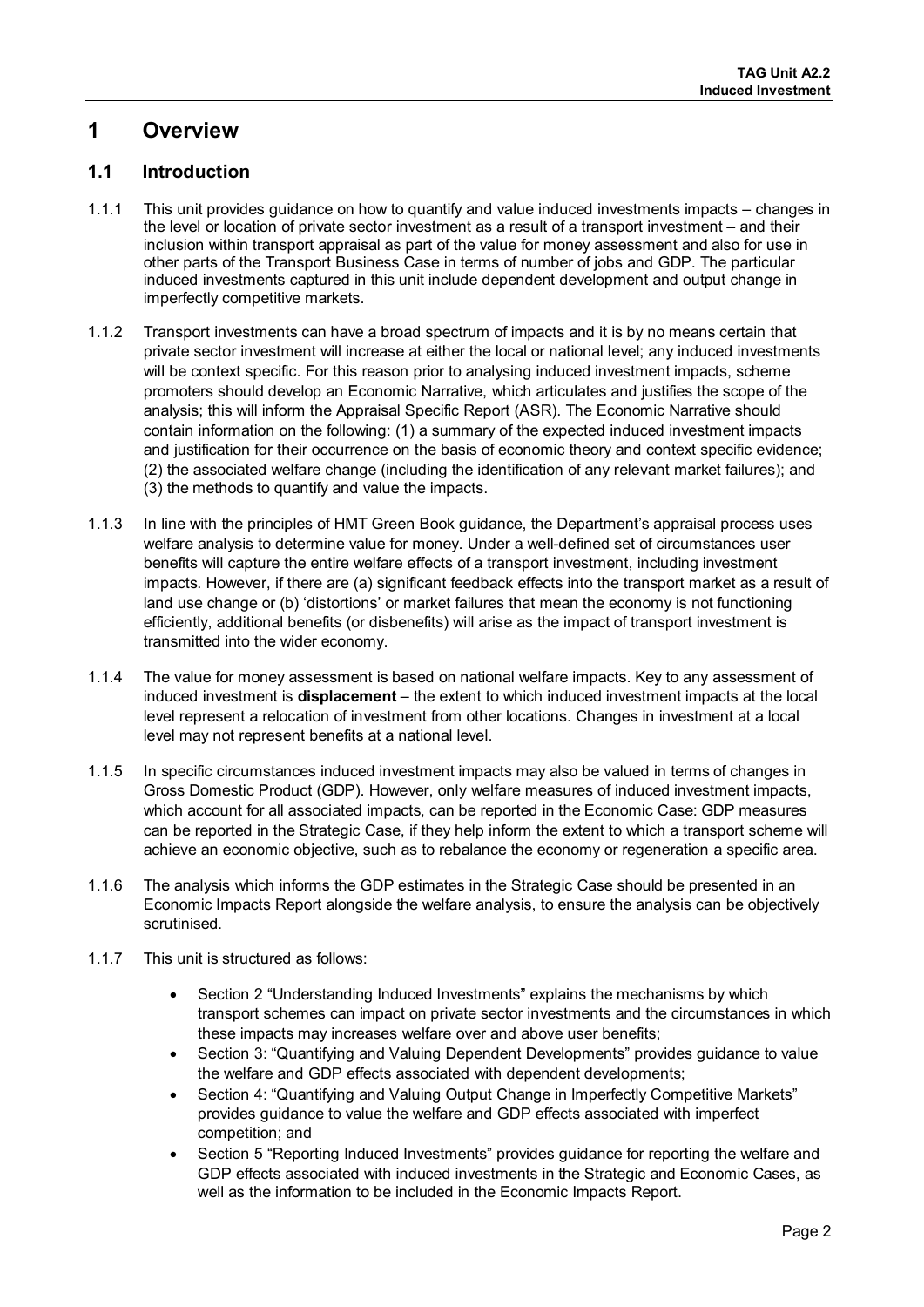# <span id="page-3-0"></span>**2 Understanding Induced Investments**

- 2.1.1 Induced investments refer to changes in investment as a direct response to a transport investment. Changes in investment will affect the level and location of economic activity, and as a result output, employment and productivity. This section outlines the transmission mechanisms through which transport investment can affect investment and how the impacts can be included in a Transport Business Case.
- 2.1.2 The section is structured as follows:
	- Section 2.2 explains the transmission mechanisms through which transport investments can induce investment and the concept of displacement;
	- Section 2.3 provides guidance for measuring the impact of induced investments in the Transport Business Case;
	- Section 2.4 provides guidance on producing an Economic Narrative; and
	- Section 2.5 discusses how private-sector investments should be appraised where they are dependent on a number of complementary interventions (not just local transport improvements).

# <span id="page-3-1"></span>**2.2 Transmission Mechanisms and Displacement**

- 2.2.1 Through improving accessibility, as measured by reductions in generalised travel costs, transport investment may induce behavioural changes in terms of firms' investment decisions. As mentioned in A2.1 - Wider Impacts Overview, accessibility improvements are equivalent to productivity increases as output can be produced with reduced resources (time and financial). Productivity increases can also be considered as increases in the effective returns to capital and labour: employees can allocate less time to work purposes due to reductions in commuting travel time, which means the opportunity cost of working is reduced (a similar argument holds for businesses).
- 2.2.2 Increases in the effective returns to labour and capital, the corollary of GTC reductions, will be transmitted to secondary markets, as households and businesses change their behaviour in response to the new opportunities. With respect to increases in the effective returns to capital, businesses may change their decisions about the desirable level or location of investment and hence economic activity and as a result output, employment and productivity.
- 2.2.3 Induced investments are associated with land use change (changes in the purpose or intensity of usage). For example, if a transport investment were to induce a housing developer to replace terraced housing with an apartment block (induced investment), this would be equivalent to an increase in the intensity of usage. Similarly, if a manufacturing business were to relocate from an urban to a rural area, it may involve a change in the purpose of land use in the latter from agricultural to manufacturing.
- 2.2.4 The impacts of induced investments will be context specific; the type and magnitude of economic impacts which occur will depend on the scheme type and more importantly the local attributes, such as workforce skills and developable plots. Given the importance of local attributes, complementary interventions, such as investment in skills and land zoning, may be required for the full potential of the transport investment to be realised.
- 2.2.5 Understanding these impacts is important not least because any changes in the level and location of economic activity will change the demand for travel. These feedback effects have the potential to change accessibility, as measured by generalised travel costs, and lead to further changes in behaviour and economic activity. An important role of the Economic Narrative is to understand the potential significance of these feedback effects and to consider how these can be represented in the modelling approach – see A2.1 - Wider Impacts Overview for more details.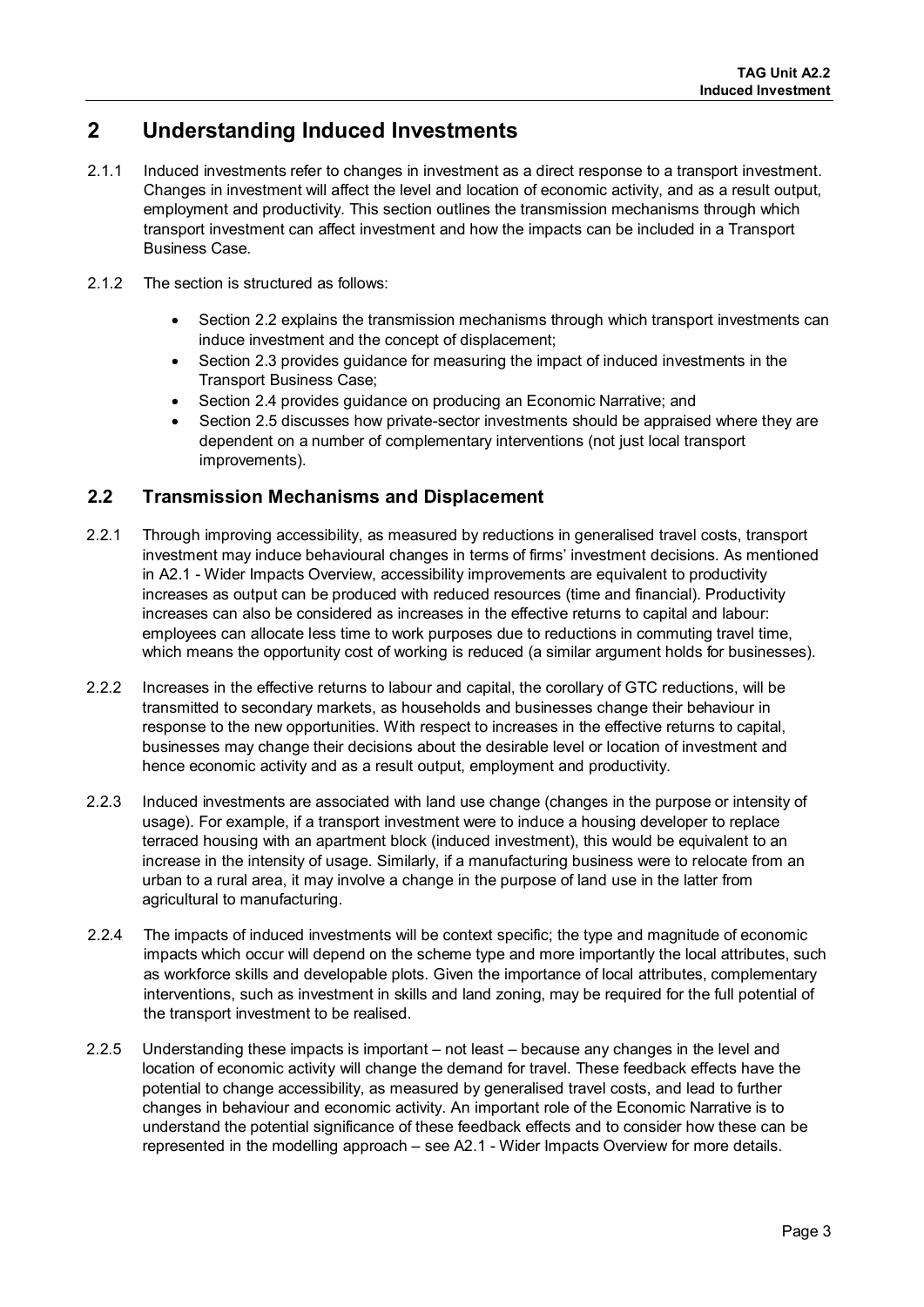#### **Displacement effects**

- 2.2.6 Key to any assessment of the impact of induced investment in secondary markets is additionality. In accordance with HMT Green Book guidance only government expenditure which affects the supplyside of the economy is considered additional.
- 2.2.7 Whilst transport investment may increase investment at the local level, only changes at the national level are considered additional. The extent to which an induced investment is additional will be dependent on the level of deadweight and displacement.
	- Deadweight the level of investment which would have occurred in the absence of the transport investment (non-dependent development); and
	- Displacement the extent to which investment is relocated from one industry or location to another.
- 2.2.8 Displacement can occur in many markets, for example:
	- Capital market the decision to undertake a given investment may be at the expense of other potential investments. For example, a transport scheme may affect where a developer decides to build new offices rather than affecting the total number offices built or the type of investment (e.g. retail or residential development).
	- Product market increased production by one business may lower the demand for goods of their competitors. For example, a new supermarket may draw customers away from existing retailers.
	- Labour market an investment may draw inputs such as labour away from alternative uses. As a consequence, transport schemes may influence the location (but not necessarily the level) of total employment.
- 2.2.9 If induced investment leads to displacement of economic activity, the areas or industries losing economic activity will experience a loss of investment. For example, if households were to move to a new residential development and abandon existing houses, the net national impact would equal the value of the new houses less the value of abandoned properties. Likewise, if consumers were to shop at a new retail development and abandon an existing shopping area, the net national impact would equal the value of the new retail development less the value of the abandoned retail units.
- 2.2.10 There is a lack of evidence on the extent to which displacement occurs. Therefore, the default position of all transport appraisals is 100% displacement unless context specific evidence can be provided, which demonstrates that increases in investment will lead to increase in economic activity at the national level. In the case of housing, evidence should be presented that residential investment is responding to demand pressures.

### <span id="page-4-0"></span>**2.3 Measuring Induced Investments**

- 2.3.1 The Department's appraisal process is based on the principles of the HMT Green Book guidance, which advocates the use of cost-benefit (welfare) analysis to determine the value for money of investment spend. Welfare analysis captures a broad range of impacts, such as economic, environmental and social. The results of welfare analysis are reported in the Economic Case and inform the value for money assessment.
- 2.3.2 GDP analysis may be used to inform the strategic case. The results of GDP analysis should not be used in the economic case and value for money assessment, A2.1 - Wider Impacts Overview for information on the links between GDP and Welfare analysis.

#### **Welfare Analysis**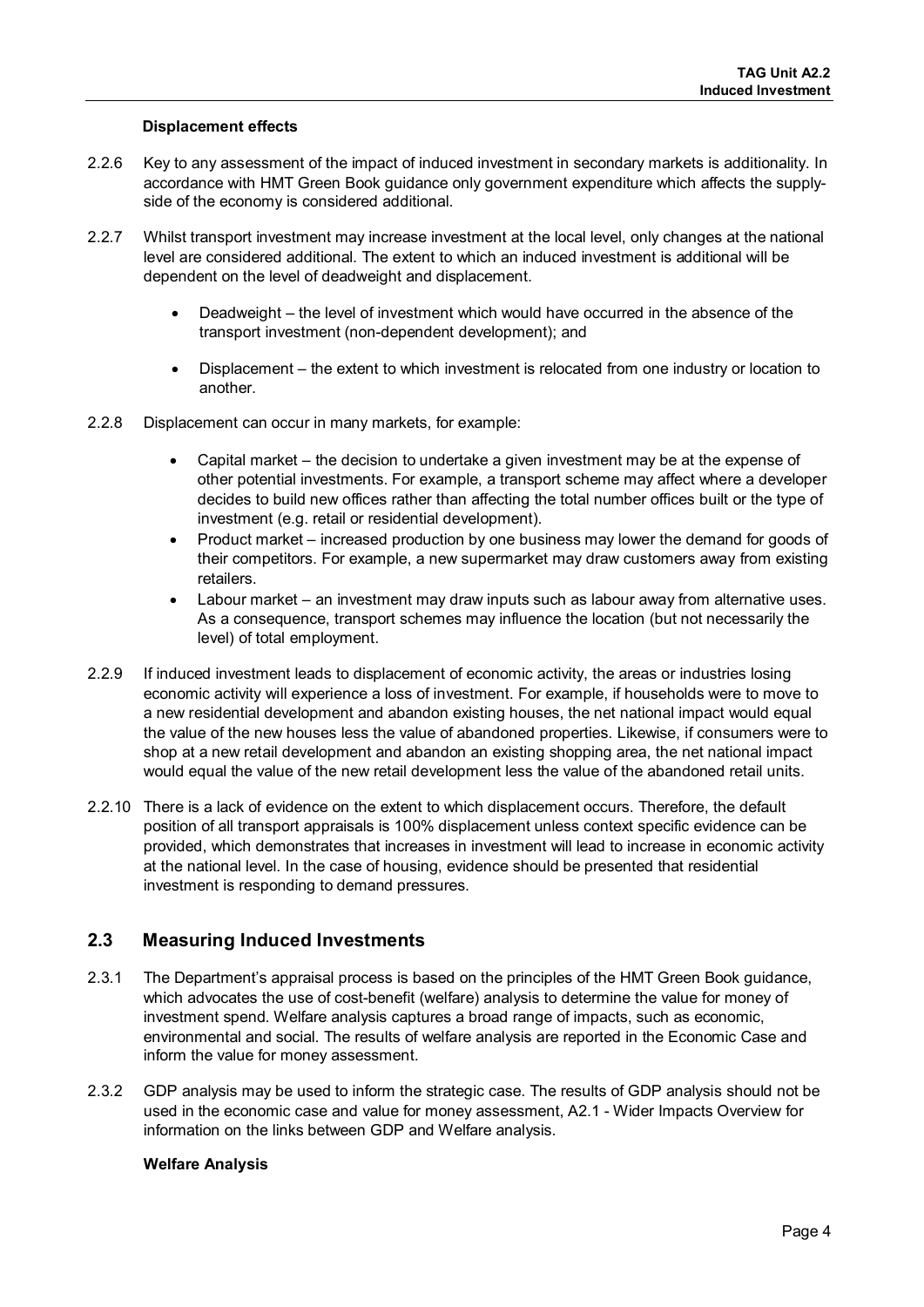- 2.3.3 Within Welfare analysis economic impacts are primarily captured by the estimation of user benefits – see User and Provider Impacts (A1.3). Under a well-defined set of circumstances user benefits will capture the entire welfare impact of a transport investment. These conditions are that the feedback effects into travel demand, as a result of land use change, are insignificant and that the rest of the economy is operating perfectly efficiently. Whilst improvements in transport may be transmitted into the wider economy (e.g. increased productivity being passed through as reduced demand for labour) under these assumptions such changes are simply transfers and net out in aggregate and can be ignored.<sup>1</sup>
- 2.3.4 These conditions fail if there are (a) significant feedback effects into the transport market as a result of land use change or (b) 'distortions' or market failures that mean the economy is not functioning efficiently. In these situations additional benefits (or disbenefits) may arise when the impact of transport improvements is transmitted into the wider economy.
- 2.3.5 Table 1 defines and describes market failures and distortions associated with induced investments. This unit provides guidance to appraise induced investment impacts associated two particular types of market distortions: dependent developments which are associated with land rationing and investments to expand output in imperfectly competitive markets. Sections 3 and 4 provide guidance as to how these wider economic impacts can be quantified and valued.

| <b>Market failures</b>                            |                                                                                                                                                                                                                                                                                   |                                                                                                                                                                                                                                                                               |  |
|---------------------------------------------------|-----------------------------------------------------------------------------------------------------------------------------------------------------------------------------------------------------------------------------------------------------------------------------------|-------------------------------------------------------------------------------------------------------------------------------------------------------------------------------------------------------------------------------------------------------------------------------|--|
| and distortions                                   | <b>Explanation</b>                                                                                                                                                                                                                                                                | Potential context-specific evidence to identify<br>market failures and distortions                                                                                                                                                                                            |  |
| <b>Product markets</b>                            |                                                                                                                                                                                                                                                                                   |                                                                                                                                                                                                                                                                               |  |
| Imperfect<br>competition                          | Where markets are dominated by a<br>small number of businesses, there<br>is a risk that supply is restricted in<br>order to raise prices above<br>marginal production costs. This<br>may result in an inefficiently low<br>levels of production and investment<br>in this sector. | Small number of businesses in a given<br>$\bullet$<br>sector.<br>Evidence for 'barriers to entry' of a given<br>$\bullet$<br>market.<br>Evidence that businesses in this sector<br>$\bullet$<br>have 'market power' (i.e. can set prices<br>above marginal production costs). |  |
| <b>Tax distortions</b>                            | Firms make investment decisions<br>on the basis of private costs and<br>benefits. Nevertheless, the<br>requirement to pay tax on profits<br>may distort businesses incentives,<br>potentially resulting in an<br>inefficiently low levels of production<br>and investment.        | Evidence that tax distortions are<br>$\bullet$<br>influencing businesses' investment<br>decisions.                                                                                                                                                                            |  |
| Positive<br>externalities from<br>product variety | There may be positive externalities<br>to consumers and businesses as a<br>result of an increase in the variety<br>of goods and services available.                                                                                                                               | Evidence that proposed investments will<br>$\bullet$<br>significantly increase the variety of goods<br>and services available                                                                                                                                                 |  |
| <b>Land markets</b>                               |                                                                                                                                                                                                                                                                                   |                                                                                                                                                                                                                                                                               |  |
| Imperfect<br>competition                          | If land is owned by a small number<br>of individuals or institutions there is<br>a risk that supply is restricted in<br>order to raise the value of<br>developed land. This may result in<br>an inefficiently low level of<br>investment in new developments.                     | Land held by a small number of land-<br>$\bullet$<br>owners.<br>Large areas of under-utilised land in city<br>centres (e.g. warehouses, poor quality<br>developments etc).                                                                                                    |  |
| Co-ordination<br>failure                          | Developers may under-invest in<br>local transport improvements due to<br>co-ordination failure, resulting in an                                                                                                                                                                   | Evidence that there are a number of<br>$\bullet$<br>developers who might benefit from local<br>transport improvements.                                                                                                                                                        |  |

#### **Table 1 - Market failures and distortions associated with induced investments**

<span id="page-5-0"></span> $\overline{a}$  $1$  See TIEP (2014).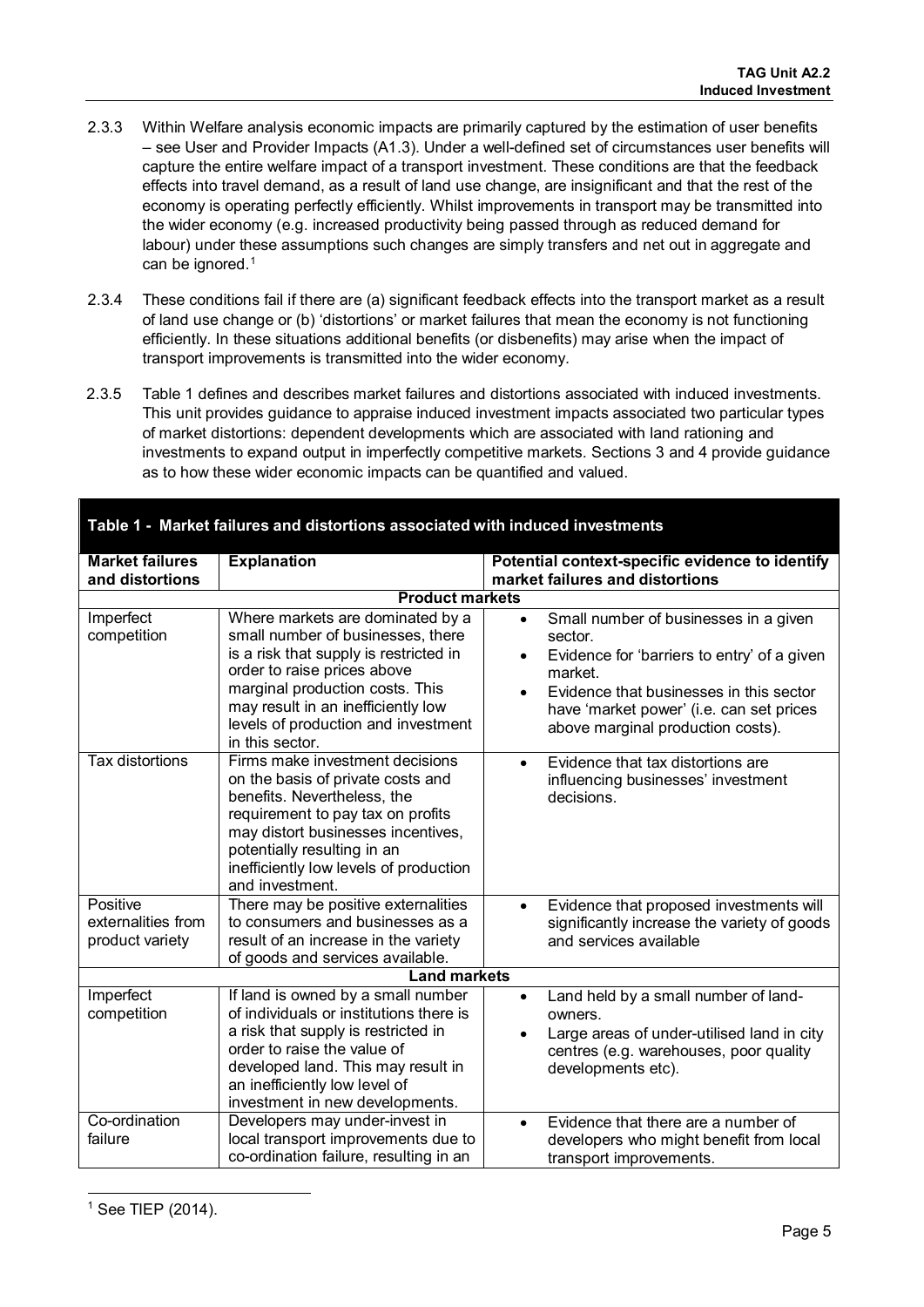|                                                    | inefficiently low level of investment<br>in new developments.                                                                                                                                                                                                                                              |                                                                                                                                                                                                                                   |
|----------------------------------------------------|------------------------------------------------------------------------------------------------------------------------------------------------------------------------------------------------------------------------------------------------------------------------------------------------------------|-----------------------------------------------------------------------------------------------------------------------------------------------------------------------------------------------------------------------------------|
| Land rationing                                     | Planning policies may be<br>inefficiently restrictive, resulting in<br>an inefficiently low level of<br>investment in new developments.                                                                                                                                                                    | Significant differential between the price<br>٠<br>of developed and un-developed land in<br>the local area.                                                                                                                       |
| <b>Externalities from</b><br>dynamic<br>clustering | New developments (both residential<br>and non-residential) may raise<br>productivity due to dynamic<br>clustering (i.e. productivity benefits<br>from increased clustering of<br>households and businesses). This<br>may result in productivity losses<br>elsewhere (due to dis-<br>agglomeration effects) | Large-scale developments to be located<br>within a city's Functional Urban Areas<br>(defined in TAG Unit A2.4 - Productivity<br>Impacts).<br>Large-scale housing developments to be<br>built within a city's travel-to-work area. |

- 2.3.6 In addition there are a number of further ways in which private-sector investments may result in wider economic impacts. For example:
	- **Dynamic clustering** Increases in economic activity near existing economic clusters may result productivity benefits due to 'dynamic clustering' – see TAG Unit A2.4.
	- **Employment impacts** New non-residential developments may be associated with a move to more/less productive jobs – see TAG Unit A2.3.
	- **'Attractiveness' benefits** new commercial, industrial or retail developments may benefit existing businesses and consumers by increasing the variety of goods and services available. These benefits are only likely to be significant for large-scale developments such as station-area regeneration schemes. Currently WebTAG does not include methods for estimating these impacts; however, Venables (2015) includes a discussion how these impacts may be quantified.
- 2.3.7 There are a number of other potential market failures and distortions, which may occur in specific local contexts. If other types of market failures are considered relevant to a particular scheme, these should be justified in the Economic Narrative. See M5.3 – Supplementary Economy Models for guidance on the analytical principles for assessing market failures.

### **Gross Domestic Product**

- 2.3.8 In certain circumstances GDP analysis may be used to supplement the cost benefit analysis, such as scheme prioritisation or understanding market failures not captured in the wider economic impacts guidance. For full details on assessing the costs and benefits of economic impacts and the circumstances in which GDP analysis may be warranted see TAG Unit A2.1.
- 2.3.9 Gross Domestic Product measures the value of marketable output produced by the factors of production and not the change in welfare. For this reason it should **not** be reported in the Economic Case. GDP estimates should be reported in the Strategic Case, if they inform specific economic objectives, such as to rebalance the economy or regenerate a local area.
- 2.3.10 In many instances the economic objectives of the Strategic Case will be locally focussed, such as to increase investment and GDP in a regeneration area. In such circumstances displacement may not be a primary concern of the scheme objectives. However, the national GDP impact should also be presented. This ensures that there is a direct read across from the national welfare measure in the Economic Case to the GDP measure reported in the Strategic Case.

### <span id="page-6-0"></span>**2.4 Economic Narrative**

2.4.1 Any analysis of induced investment impacts should be justified in an Economic Narrative, as set out in A2.1 - Wider Impacts Overview. Within the Economic Narrative, the scheme promoter should describe what, if any, induced investment impacts are expected to occur and justify these. In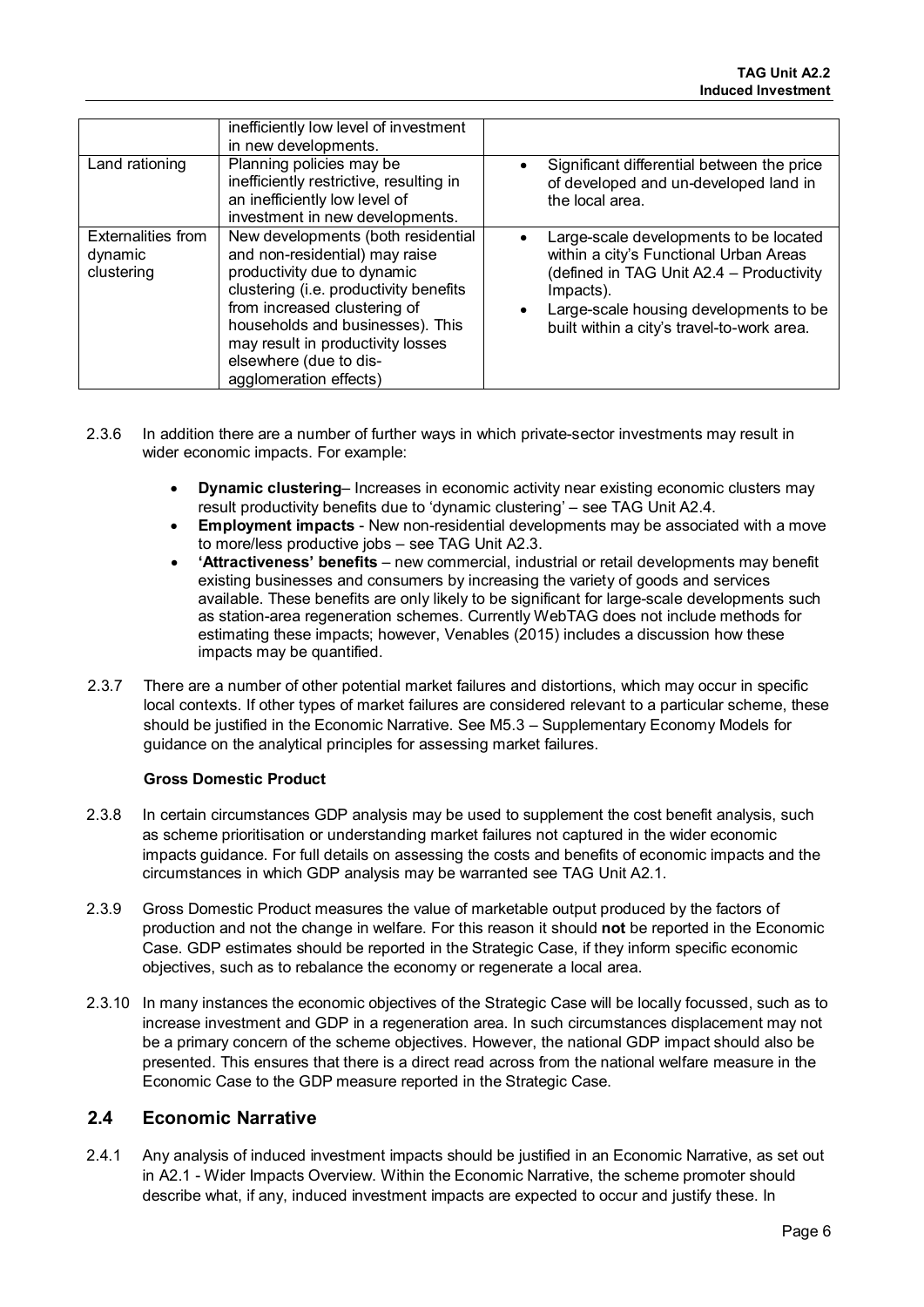addition, the scheme promoter should identify the welfare impacts associated with any investment impacts, whether these impacts are captured fully by user benefits or whether there are market failures, which provide additional sources of benefits and disbenefits. Finally, the Economic Narrative should outline the methodologies which will be utilised to quantify and value the induced investment impacts. Box 1 provides a checklist of the types of information, which should be provided in the Economic Narrative, when assessing induced investment impacts.

- 2.4.2 The next sections of this unit provides guidance to estimate two potential induced investment impacts: dependent developments – new residential or non-residential developments which require a complementary transport investment to receive planning approval; and the output change in imperfectly competitive markets – an increase in the production of goods or services where businesses benefiting from the transport improvement compete in imperfectly competitive markets.
- 2.4.3 If alternative transmission mechanisms or market failures have been identified, or it is decided to utilise more context specific parameters in the analysis than those presented in this unit, the employment impacts can be assessed – see M5.3 for guidance on the use of Supplementary Economic Modelling (SEM). Note the results of SEM can only be reported as sensitivity tests to the WebTAG methodologies – see TAG Unit A2.1 for more information.

### <span id="page-7-0"></span>**2.5 Complementary Interventions**

- 2.5.1 The outcome of a transport scheme may depend on a range of complementary public- and privatesector interventions. For example, proposed new developments may be 'dependent' on a number of other public-sector or private interventions in order to proceed, such as the provision of utilities or policies to develop the skills of the local workforce.
- 2.5.2 All relevant complementary interventions should be identified and justified in the Economic Narrative. In addition, the assumptions about the likelihood they will proceed and how they will be represented in the analysis should be explained.
- 2.5.3 The core scenario from transport appraisals should include only those complementary interventions which are near certain or more than likely to occur. Alternative scenarios should also be presented alongside under a range of plausible assumptions for these complementary interventions (e.g. alternative assumptions for developable land). For further information on scenario testing see TAG Unit M4 - Forecasting and Uncertainty.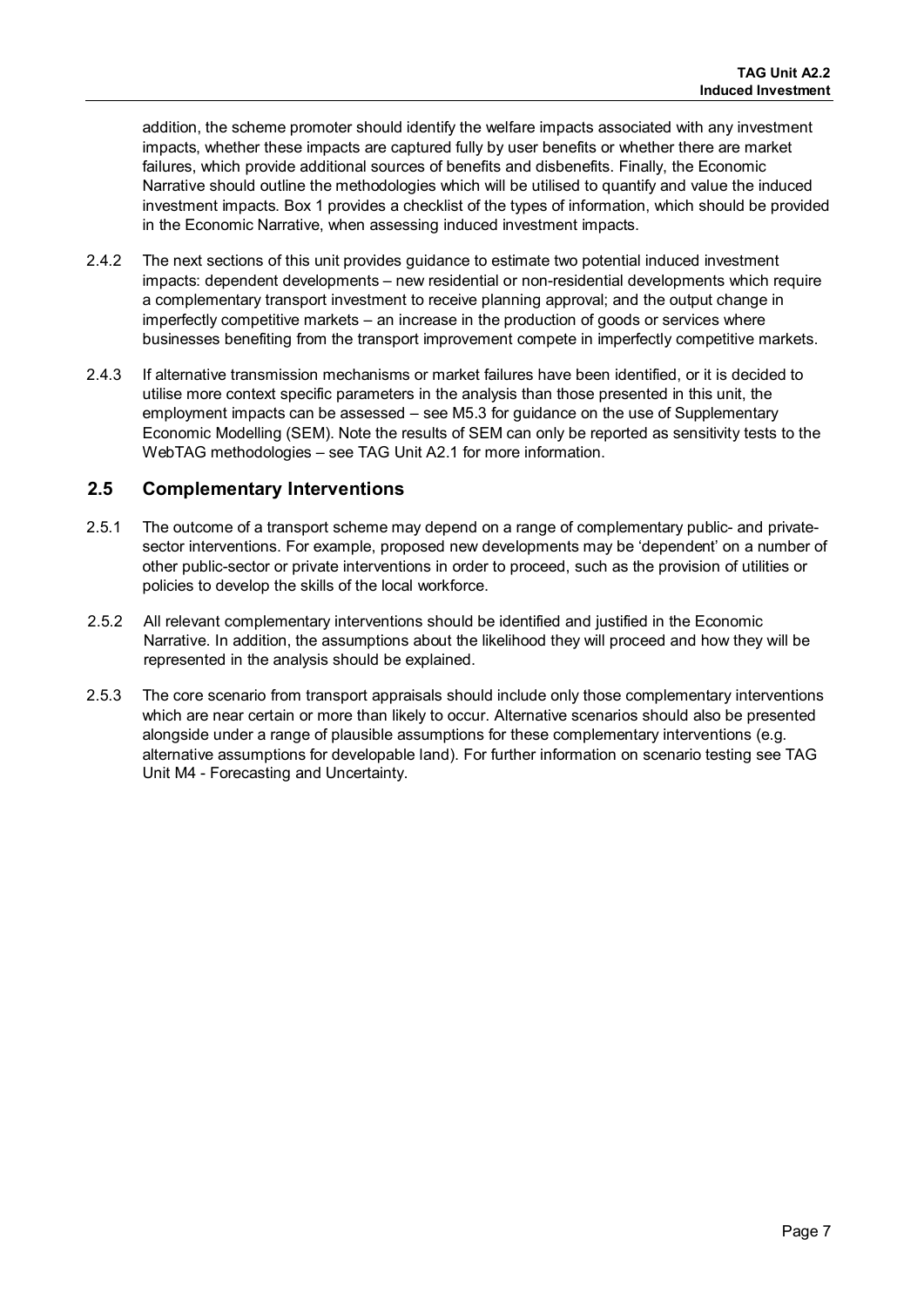| Box 1: Example Information required in Economic Narrative for Induced<br><b>Investment Impacts and Output Change in Imperfectly Competitive Markets</b>                                                                                                                                                                                                                                  |  |  |
|------------------------------------------------------------------------------------------------------------------------------------------------------------------------------------------------------------------------------------------------------------------------------------------------------------------------------------------------------------------------------------------|--|--|
| Below is a checklist of the types of information that should be presented in the<br>Economic Narrative, if induced investment impacts are to be analysed. This list is<br>not exhaustive and additional information may be required to set the context of the<br>transport investment, justify the impacts and explain the appraisal approach.<br>1. Expected induced investment effects |  |  |
| Is the transport investment expected to have induced investment impacts?                                                                                                                                                                                                                                                                                                                 |  |  |
| If so, what effects are expected to occur?<br>$\bullet$<br>Are these expected to be additional at the national level?<br>$\circ$<br>Are the impacts dependent on any non-transport complementary<br>$\bullet$<br>interventions?                                                                                                                                                          |  |  |
| If so, what complementary interventions are required and what is their relative<br>$\bullet$<br>importance in the realisation of the expected impact? Are the impacts<br>expected to be additional at the national level?                                                                                                                                                                |  |  |
| 2. Justify expected induced investment impacts                                                                                                                                                                                                                                                                                                                                           |  |  |
| What is the transmission mechanism through which transport investment is<br>expected to have induced investment effects?                                                                                                                                                                                                                                                                 |  |  |
| What evidence is there that transport acts as a barrier to investment?<br>$\circ$                                                                                                                                                                                                                                                                                                        |  |  |
| What evidence is there that firms will make additional investment as a result<br>of the transport investment?                                                                                                                                                                                                                                                                            |  |  |
| 3. Dependent developments                                                                                                                                                                                                                                                                                                                                                                |  |  |
| Has context-specific evidence been presented that the private-sector<br>investment decision is 'dependent' on the transport improvement (i.e. will not<br>occur without the scheme)?                                                                                                                                                                                                     |  |  |
| If the private-sector investment will proceed even without the scheme<br>$\circ$<br>then associated welfare impacts cannot be attributed to the scheme.<br>Will the new development only be granted planning permission if there are<br>$\bullet$                                                                                                                                        |  |  |
| local improvements to the transport network?<br>Is the transport improvement expected to 'unlock' land for development which<br>$\bullet$                                                                                                                                                                                                                                                |  |  |
| couldn't previously be accessed?                                                                                                                                                                                                                                                                                                                                                         |  |  |
| Have all complementary interventions together with their relative importance<br>$\bullet$<br>in the realisation of the development been identified?                                                                                                                                                                                                                                      |  |  |
| Have all alternative development sites been identified?<br>$\bullet$<br>To what extent will the development displace economic activity?<br>$\circ$                                                                                                                                                                                                                                       |  |  |
| 3. Output change in imperfectly competitive markets                                                                                                                                                                                                                                                                                                                                      |  |  |
| Do businesses benefiting from the transport improvement compete in<br>imperfectly competitive markets?                                                                                                                                                                                                                                                                                   |  |  |
| Is the expansion of production of goods and services 'dependent' on the<br>$\bullet$<br>transport improvement?                                                                                                                                                                                                                                                                           |  |  |
| 4. Quantifying and valuing induced investment impacts                                                                                                                                                                                                                                                                                                                                    |  |  |
| How are the induced investment effects to be quantified and valued?                                                                                                                                                                                                                                                                                                                      |  |  |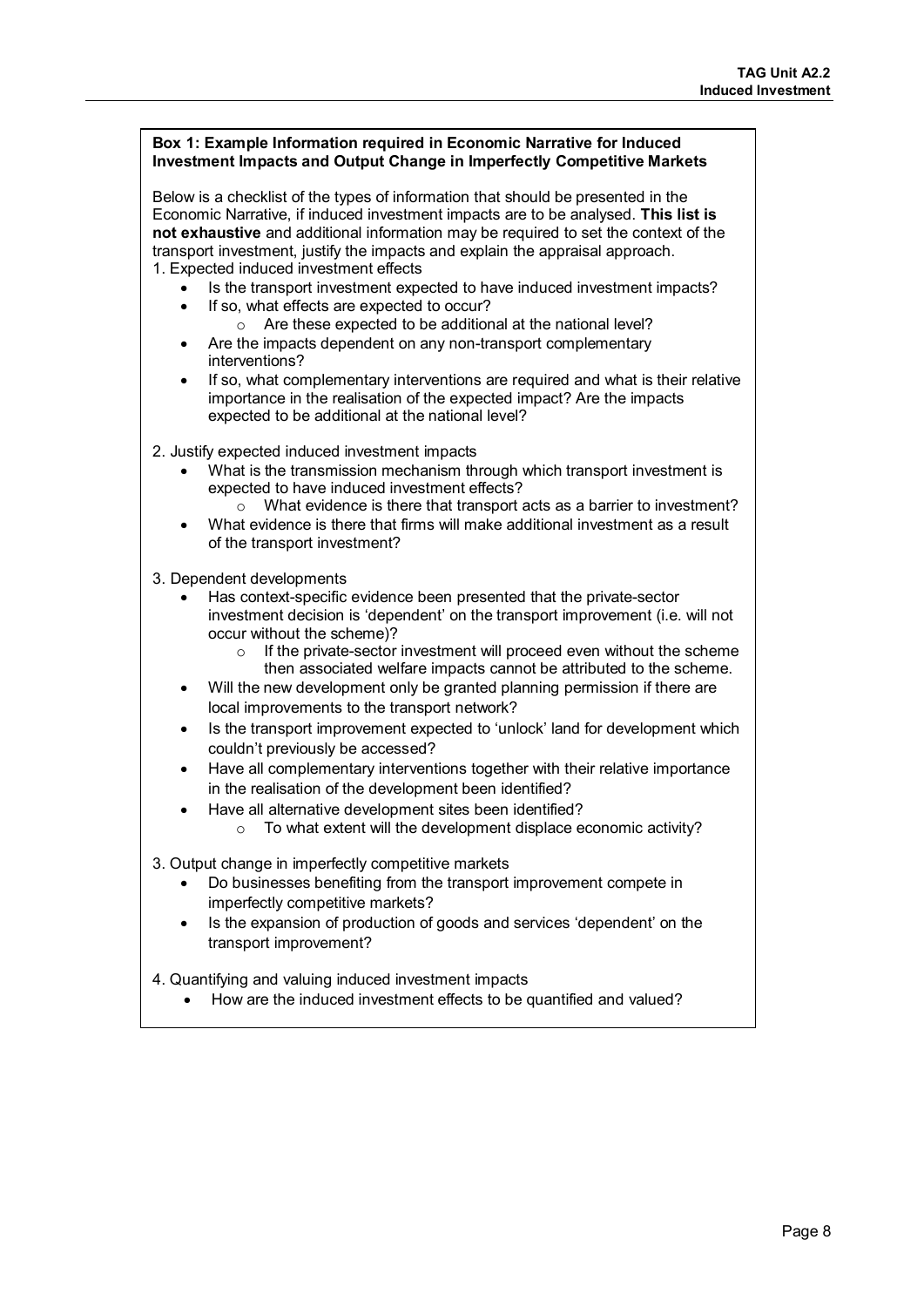# <span id="page-9-0"></span>**3 Quantifying and Valuing Dependent Development**

# <span id="page-9-1"></span>**3.1 Introduction**

- 3.1.1 A dependent development is a specific type of induced investment. As outlined in A2.1 Wider Impacts Overview, transport investments can induce land use change. However, this need not necessarily be the purpose of the transport investment; land use change may be an unintended consequence of a scheme which targets a problem on the transport network. In the case of dependent development, the transport investment is targeted at changing the land use of a specific, identifiable plot.
- 3.1.2 The National Trip End Model (NTEM) contains forecasts of population, households and employment and allocates this across Great Britain. The accommodation of these households and employees will necessitate new residential and non-residential developments. However, these developments may be dependent upon complementary investments, such as transport investment, utility connections or the provision of school places – dependent development is the name given to those residential and non-residential developments which require a complementary transport investment.
- 3.1.3 Dependent development refers to a specific plot of land, which requires a complementary transport investment in order for a residential or non-residential development to proceed; in the absence of a transport scheme, the transport network would not provide a 'reasonable level' of service to new and/or existing users.
- 3.1.4 There is no precise definition of reasonable level of service, such that decisions about dependency are judgement based. However, if additional traffic can be accommodated by the network without significant increases in the costs of travel for existing users, then the network can be assumed to provide a reasonable level of service.
- 3.1.5 For example, if traffic flows on a road network remain within the 'flat' part of the speed/flow curve, the network should be assumed to provide a reasonable level of service. Similarly, if there is no crowding on a public transport network, it should be assumed to be providing a reasonable level of service.
- 3.1.6 This approach is consistent with the proposition that what is of concern to the transport authority is the transport external costs resulting from the new development. "Transport external cost attributable to the new development" refers to the change in costs (including time, vehicle operating costs and charges) caused to all other transport users on the network by the traffic generated by the new development. Transport external costs are discussed in more depth in Appendix B. In addition, the dependent development may be associated with environmental and social impacts, such as local air quality and noise – see section 3.3.
- 3.1.7 As outlined in TAG Unit A2.1, the methodology to estimate user benefits is less accurate under land use change and this could potentially have significant implications for Transport Business Cases predicated on land use change. In the case of dependent developments, the user benefits, estimated under the fixed land use assumption, can be supplemented with an estimate of the change in land value; the land value uplift approach may only be adopted in cases of dependent development due to methodological short-comings – see section 3.4 for details on estimating land value uplift. Changes in land value associated with dependent development can potentially include the welfare associated with wider economic impacts arising at that site. Therefore, they should be presented as a sensitivity test and the risk of double counting considered in the Economic Narrative and presentation of results.
- 3.1.8 The quantification and valuation of dependent developments is associated with distortions and market failures in the land market. Land rationing, where the regulation of land for housing and other activities leads to planning restraints on residential and commercial uses can restrict supply. Estimation of dependent development impacts values the welfare benefits resulting from a transport investment's impact on land rationing; easing the constraints on the use and development of land.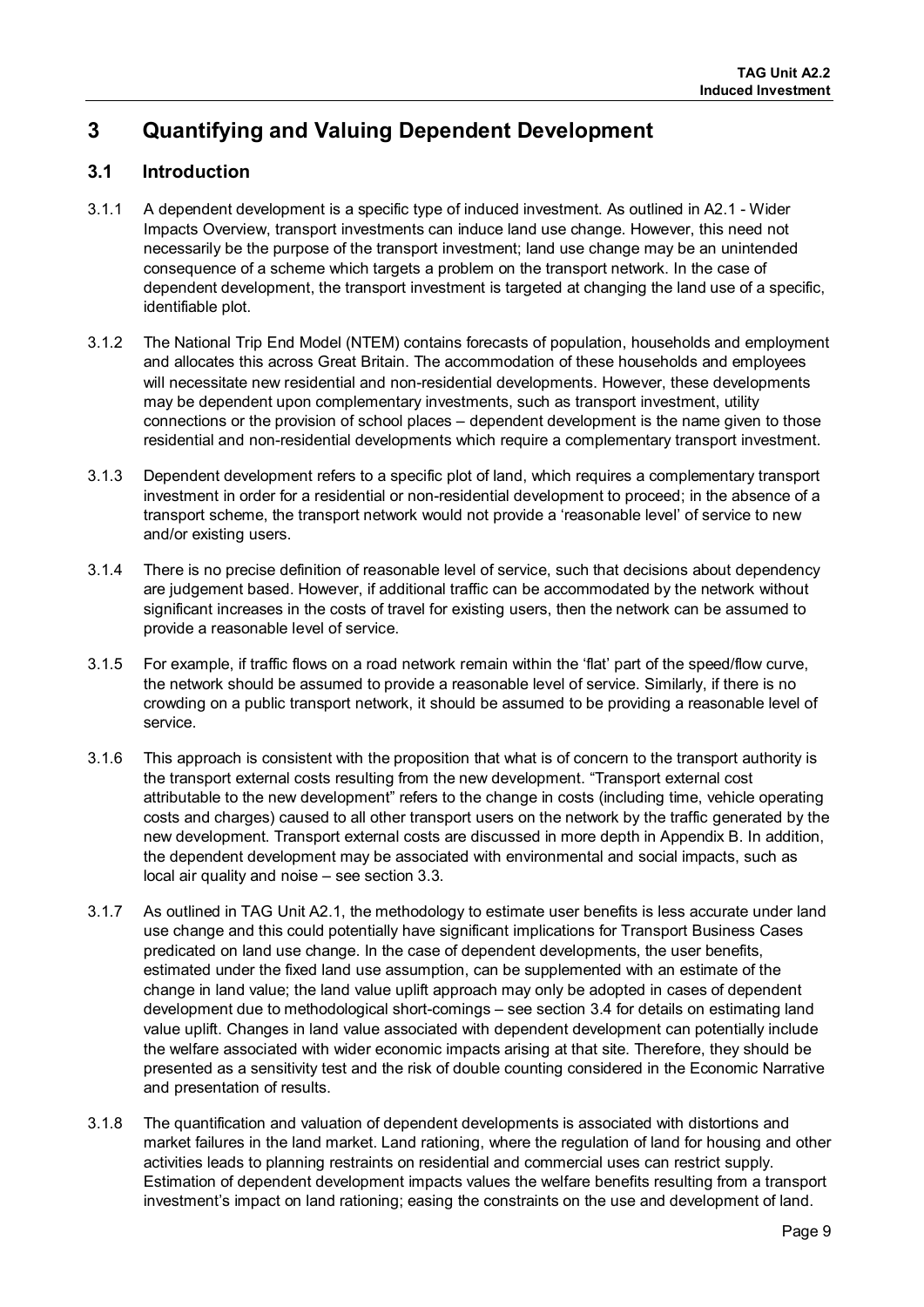- 3.1.9 Prior to analysing dependent developments an Economic Narrative should be produced. It should include information on the following:
	- a. identification of a development and any other complementary interventions
	- b. justification of development's dependence on a transport investment and any identified complementary interventions;
	- c. identification of the associated welfare effect, including any distortions in the land market; and
	- d. outline how the dependent development guidance will be applied.
- 3.1.10 See section 2 above for example information for inclusion in the Economic Narrative. For further guidance for producing an Economic Narrative see A2.1 - Wider Impacts Overview.
- 3.1.11 This section provides guidance for quantifying and valuing the welfare, jobs and GDP impacts associated with dependent developments.
	- Section 3.2 provides guidance to quantify potential site-specific dependent developments;
	- Section 3.3 provides guidance to value dependent developments; and
	- Section 3.4 provides a checklist for valuing the welfare, jobs and GDP impacts of sitespecific dependent developments.

### <span id="page-10-0"></span>**3.2 Quantifying Dependent Developments**

- 3.2.1 The quantification of dependent developments requires several transport model scenarios, summarised in Table 1. These are required to estimate the following:
	- Dependency test
	- Identification of Appropriate Scheme
	- User benefits under fixed land use
	- Transport external costs under variable land use (see section 3.3)

### **Table 1 – Combinations of Scenarios – with/without dependent development and the transport scheme**

|                          | Without Dependent Development | With Dependent Development |
|--------------------------|-------------------------------|----------------------------|
| Without transport scheme |                               |                            |
| With transport scheme    |                               |                            |

\* This table appears similar to Table 2 in TAG Unit A2.1, however, there are subtle differences. Scenario A in TAG Unit A2.1 is a baseline scenario i.e. without transport scheme and without land use change. In contrast to this scenario P is a hypothetical scenario, which includes those parts of residential and commercial developments which can be accommodated without imposing excessive costs on existing transport users. In reality a developer may choose not to construct the non-dependent residential or commercial development in the absence of the transport scheme. The hypothetical scenario is required in order to identify an appropriate transport scheme and the associated costs and benefits.

### **Dependency Test**

- 3.2.2 The dependency test demonstrates the extent to which a development is dependent upon a complementary transport investment. A dependency is likely to occur where a development will breach 'a reasonable level of service' on the transport network. The following should be noted with respect to the dependency test:
	- There is no precise definition of 'reasonable level of service', such that decisions regarding dependency are ultimately judgment based;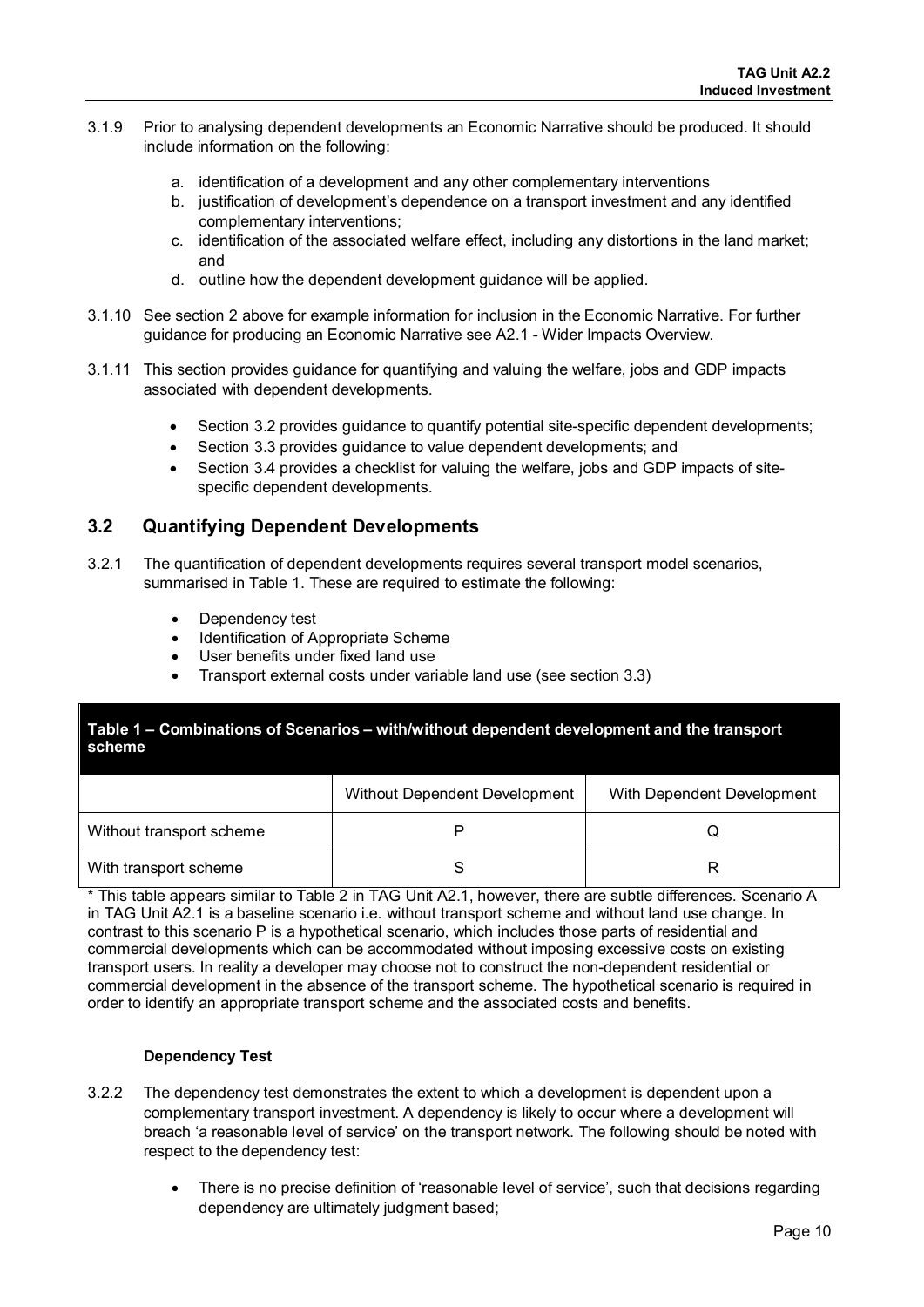- If a development is not dependent on a transport scheme, then the need for a transport scheme should be considered solely on transport grounds.
- 3.2.3 Appendix A sets out in detail how these tests can be undertaken. The underlying principle is to compare the transport flows and costs on the existing transport network, with and without the proposed development. With additional development, traffic flows will usually increase. To demonstrate dependency, this increase must be exceptional to show that the network has reached a critical point.
- 3.2.4 These tests should consider the extent to which some, but not all, of the potential developments could be accommodated in the existing transport network. It may be the case that only a fraction of the development is dependent on a transport investment. In such instances the non-dependent traffic should be assumed to occur in both the with- and without-transport scenarios.

### **Identification of an Appropriate Transport Scheme**

- 3.2.5 The selection of an appropriate scheme should take account of the need to resolve the dependency as well as the wider aims for the transport scheme.
- 3.2.6 A key element of the assessment should be to explore whether each transport scheme considered resolves the dependency issue under consideration. To carry out this assessment, a third scenario must be considered for each potential transport scheme: Scenario C - with the new development and with the transport scheme
- 3.2.7 This scenario should be subject to the same tests and analyses as were used in the dependency testing (Appendix A). Attention should focus on those parts of the network where the new development is expected to have greatest impact.
- 3.2.8 For some transport schemes, this analysis may suggest that dependency has not been fully resolved. There may be good reasons for retaining a scheme that does not fully resolve dependency. For example, if a transport scheme is being developed to address transport related goals, it may not be sufficient to address the needs of a new development as well. In these circumstances, further analysis should be carried out to determine the extent to which the transport scheme does 'unlock' the development. Only that part of the development which would be unlocked by the transport scheme should be used in the assessment of the benefits of the dependent development.
- 3.2.9 If a low cost transport scheme can be shown to resolve the dependency, any more costly transport schemes should be tested as increments to the low cost transport scheme. The incremental analysis should assume the low cost transport scheme and the development are part of the 'without scheme' transport scenario. A conventional transport appraisal should be used to assess the incremental transport benefits of the more costly transport scheme.

### **Other Non-Transport Complementary Interventions**

- 3.2.10 A development may be also dependent on other non-transport complementary interventions, such as the provision of school places or utilities. These other non-transport complementary interventions should be identified, such as through discussions with developers and local authorities, and appropriately represented in the appraisal.
- 3.2.11 Currently, there is no guidance for the inclusion of non-transport complementary interventions in appraisal or attribution of impacts. However, if these are near certain or highly likely to be relevant for a scheme appraisal, the following steps should be followed:
	- 1. The non-transport complementary interventions should be identified in the Economic Narrative (see sub-section 2.3 for advice on developing an Economic Narrative);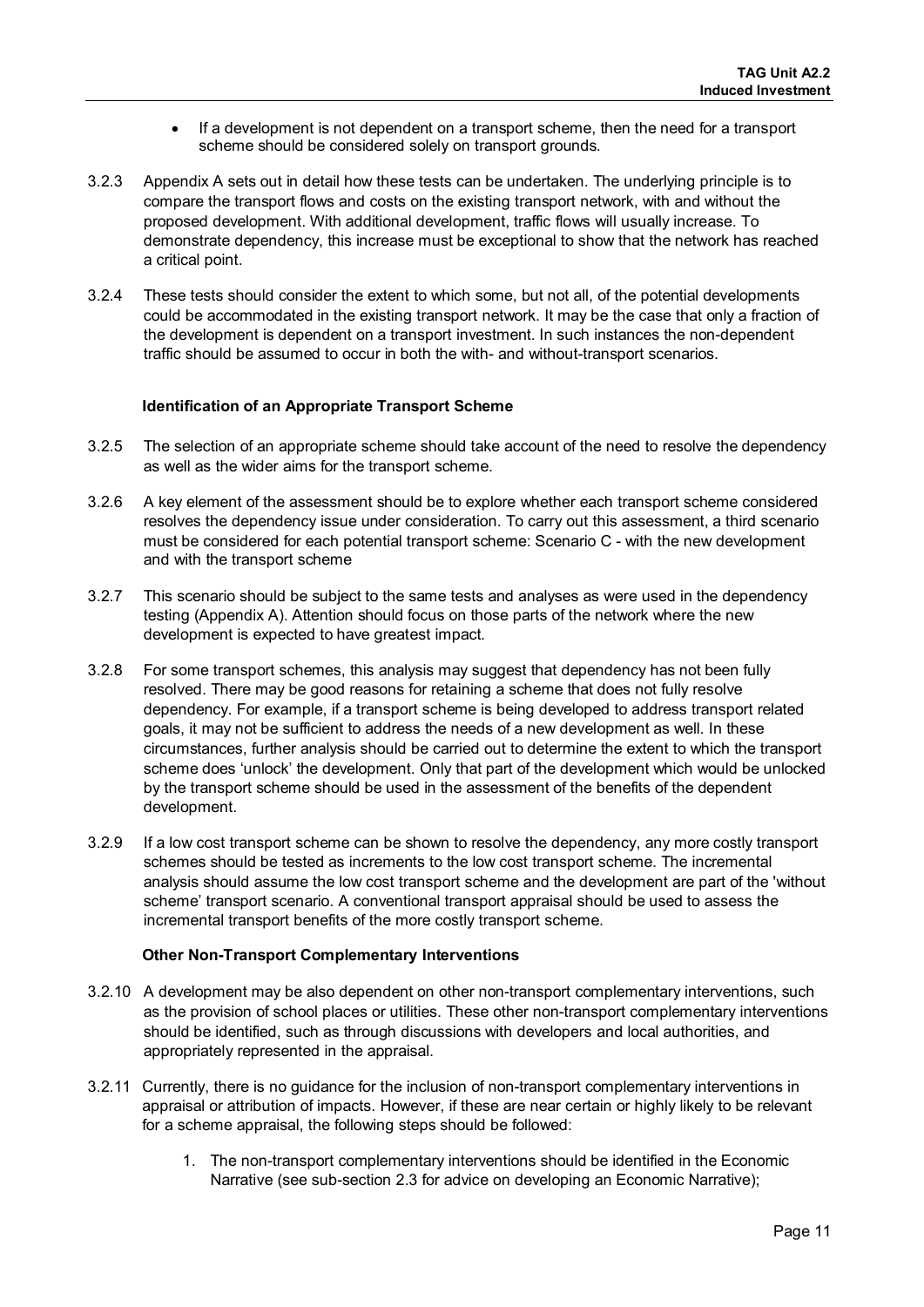- 2. Report assumptions and forecasts regarding the extent to which complementary interventions, such as utility upgrades, are expected to occur;
- 3. Model and report scenario analysis to demonstrate the core scenario results are significant given uncertainty surrounding complementary interventions; and
- 4. The associated costs, if known, should be accounted for in the value for money assessment as disbenefits – see section 3.3 for more details.
- 3.2.12 Alternative scenarios should be presented alongside assumptions that complementary investment will go ahead. For further information on scenario testing see Forecasting and Uncertainty M4.

### <span id="page-12-0"></span>**3.3 Valuing the Welfare Effects of Dependent Developments**

- 3.3.1 This section sets out methods to estimate the incremental impact on scheme benefits arising from a transport scheme unlocking a development which would not have been possible in the absence of that investment. In estimating the incremental impact of dependent development on the benefits and costs of a scheme four elements need to be considered:
	- Transport External Costs
	- Environmental and Social Impacts
	- Land Amenity Value
	- Land Value Uplift adjusted for Displacement
- 3.3.2 If the development is also dependent on other non-transport complementary interventions (NTCI), such as the provision of local schools or utilities, and the costs are known, these should also be included in the valuation of the dependent development - NTCI. Note: if the developer has contributed to the cost of any complementary interventions, these may be accounted in the estimate of land value uplift – this will depend on the valuation methodology. In cases where the land value uplift has been estimated using the residual land valuation methodology (Appendix D), developer contributions will already be included within the estimation of land value uplift, such that NTCI should only include those costs borne by third parties.
- 3.3.3 These elements are combined to establish the incremental impact on scheme benefits. As discussed in unit A2.1 these should be added to estimates of other benefits as a sensitivity test as part of a Level 3 appraisal. Given the potential for land-values to double count impacts from elsewhere in the appraisal and/or rely on further complementary investment not considered in schemes costs, the onus is on the analyst to demonstrate in the Economic Narrative the extent to which the increase in land value is additional and to describe the full range of interventions required to deliver that site. The evidence presented in the Economic Narrative will then inform the weight placed on this sensitivity test.

| <b>Table 2: Benefits arising from Dependent Development</b> |                                                                                                                  |  |
|-------------------------------------------------------------|------------------------------------------------------------------------------------------------------------------|--|
|                                                             | Total Benefits = $-TEC_v + Other_v + LVU_D - LAV - NTCI$                                                         |  |
| TEC                                                         | <b>Transport External Costs</b>                                                                                  |  |
| Other                                                       | This includes Environmental Impacts, and Social and Distributional Impacts – TAG<br>units A3 and A4 respectively |  |
| $LVD_n$                                                     | Land Value Uplift adjusted for displacement                                                                      |  |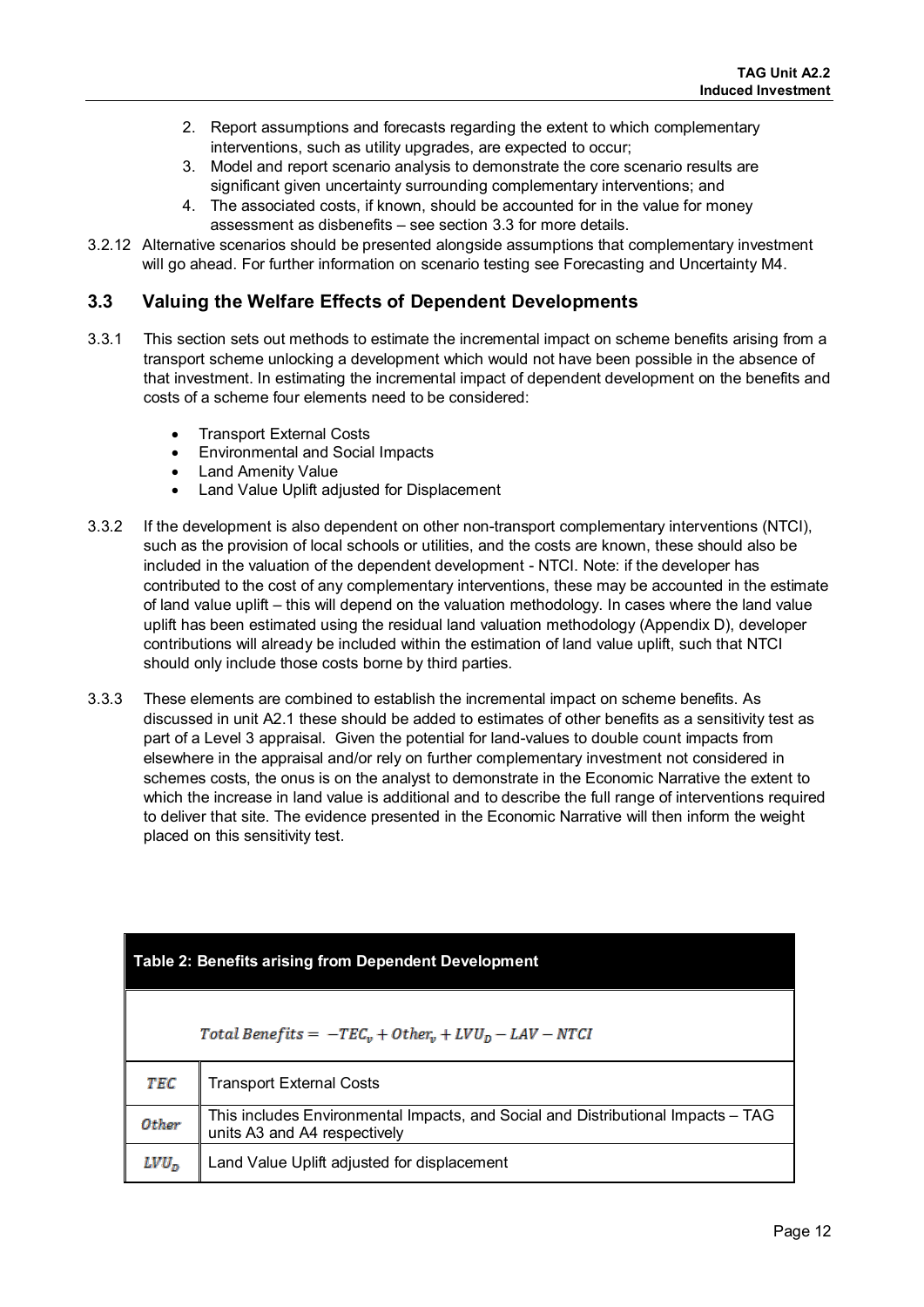| LAV         | <b>Land Amenity Value</b>                                                                                                                                 |
|-------------|-----------------------------------------------------------------------------------------------------------------------------------------------------------|
| <b>NTCI</b> | This refers to the costs associated with Non-Transport Complementary<br>Interventions – the benefits are assumed to be captured by the land value uplift. |
| ν           | Variable land use - land use differs between the 'do minimum' and 'do something'<br>scenarios, scenarios A and C respectively.                            |

3.3.4 This is a rapidly developing area and the method detailed above deals with one form of dependent development. Therefore, it is critical that the Economic Narrative sets out the basis on which dependent developments may occur in response to investment in transport. In more complex cases it is advisable to contact the Department at an early stage to discuss potential approaches. This is particularly recommended (though not limited to) situations where:

– a significant number of dependent trips are made on public transport;

– it is considered that the scheme will unlock development across a wide area rather than at a specific site; and

– the dependent development is considered likely to generate significant dynamic agglomeration impacts.

### **Transport External Costs**

- 3.3.5 Transport external costs refer to the costs imposed by dependent transport users on all other users, such as increased levels of congestion or over-crowding. These costs arise as a result of those trips which are dependent on the transport scheme. Where a transport model is available and it is proportionate to do so transport external costs should be estimated using the approach in Appendix B. If a transport model is not available, an alternative approach is to estimate this impact using the Marginal External Cost guidance in TAG Unit A5.4.
- 3.3.6 The assessment of transport external costs of the dependent development requires two transport model runs:
	- Scenario S without the new housing but with the transport scheme; and
	- Scenario R with the new housing and with the transport scheme
- 3.3.7 Both runs should employ the same transport network, which should include the transport scheme. Both of these model runs should be straightforward to carry out, since both scenarios would result in realistic forecasts of level of service.
- 3.3.8 An important point to note is that the transport scheme should reduce the transport external costs, compared to the without-scheme scenario, and the transport external costs estimated at this stage in the baseline scenario).

#### **Environmental and Social Impacts**

- 3.3.9 The transport scheme may be associated with environmental and social impacts, such as local air pollution and road safety impacts. These impacts will arise as a result of dependent users and any changes to the travel behaviour of other users. Environmental and social impacts should be estimated using the approaches described in TAG Units A3 and A4. The assessment of environmental and social impacts requires two transport model runs:
	- Scenario P without the new housing and without the transport scheme; and
	- Scenario R with the new housing and with the transport scheme

#### **Land Amenity Value**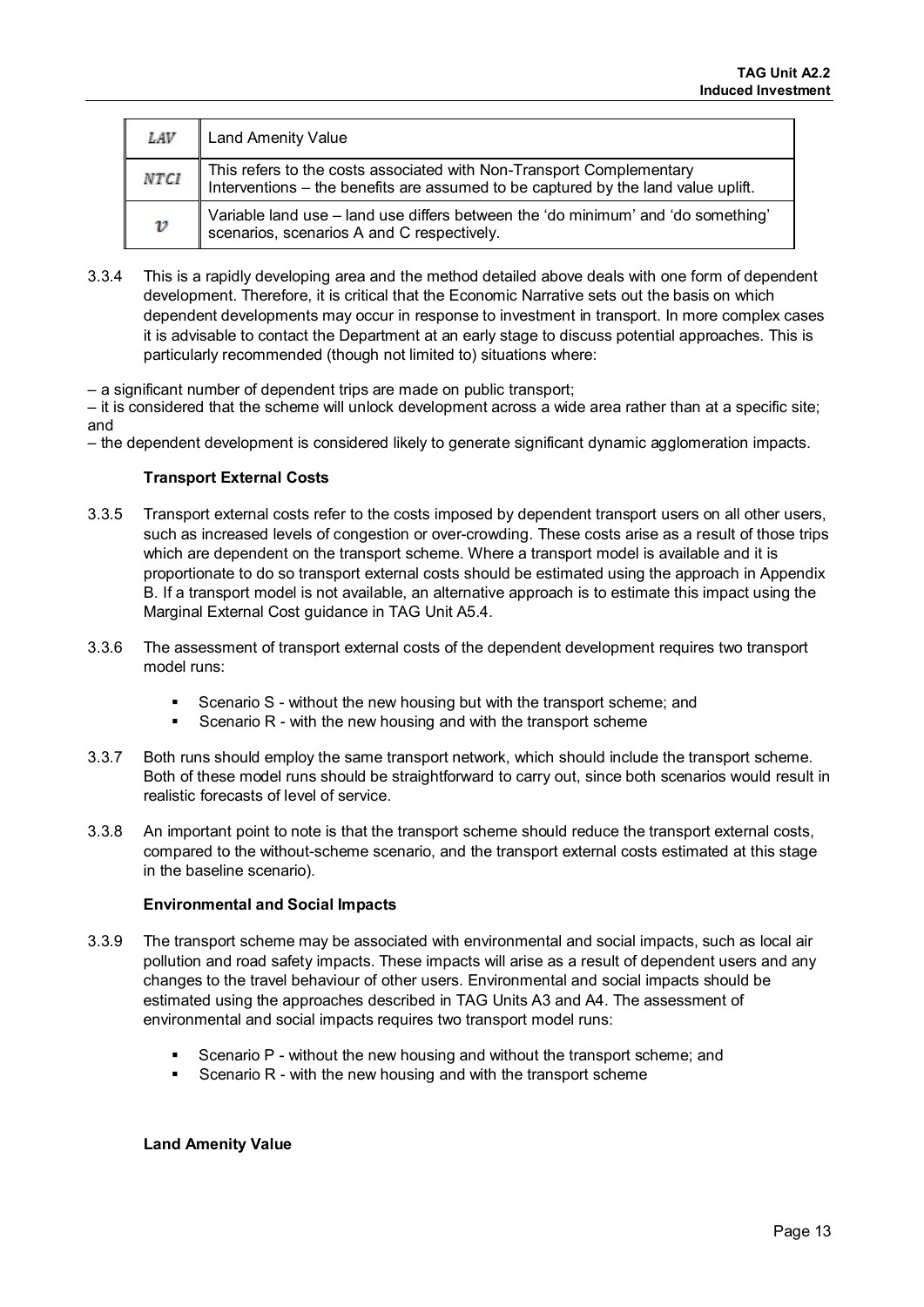- 3.3.10 The 'amenity value' of a plot of land refers to the level of pleasantness of the area. For example, where new developments are built on greenfield land there may be a loss in the land amenity value if the area becomes less desirable for recreational activity.
- 3.3.11 Default assumptions for the amenity value of different types of land can be found in the WebTAG data book 'Valuing Housing impacts Workbook', based on estimates obtained by Department of Communities and Local Government (2001). The welfare impact from the change in land amenity value can be estimated as the difference between the present value benefits for different land types: it is assumed that developed land has no amenity value, such that land use change is associated with a loss of amenity value.

 $LAV =$  Amenity Value  $_{\text{Developed Land}} -$  Amenity Value  $_{\text{existing Land}}$  $LAV = -$  Amenity Value Existing Land Use

3.3.12 Where a scheme is expected to have major landscape impacts it may be desirable to undertake context-specific analysis for the change in land amenity value.

#### **Land Value Uplift and Displacement**

- 3.3.13 Land value uplift measures the difference between the price of land in its new and former uses and represents the private gain to land owners. It is used as a proxy to value the welfare effects associated with the dependent development.
- 3.3.14 Land value uplift will capture any impacts which are capitalised into land values. It could potentially capture any of the following impacts: user benefits, land market distortions and other wider economic impacts, such as agglomeration economies.
- 3.3.15 In the case of the dependent development the associated land value uplift will capture user benefits to new residents, which are missing from user benefits estimated under fixed land use; these can be considered additional to the fixed land use user benefits estimated via the rule of a half methodology. Note land value uplift should only be estimated for those parts of the development which are dependent on the transport investment. Nevertheless, there are significant drawbacks with the use of land value uplift in transport appraisal:
	- 1. Theory suggests the relationship between land rents and GTCs is ambiguous; land rents need not necessarily increase in response to GTC reductions, the response will depend upon the elasticity of substitution between land and other consumption goods;<sup>2</sup>
	- 2. Land value uplift will capture any impacts capitalised into land, such that causal factors are ambiguous: it could potentially include the welfare associated with wider economic impacts and complementary interventions, which could potentially lead to double-counting or the false attribution of benefits respectively. For this reason the default position is that other wider economic impacts should not be added to estimates of land value uplift;
	- 3. Land value uplift is a local site specific measure, as such it will not account for the loss of land value on other sites, which will occur if there is a relocation of economic activity. In other words it fails to account for displacement. Furthermore, there is a lack of robust evidence on displacement factors – the extent to which land value uplift at one specific plot is at the expense of another area – which could lead to inaccurate estimates of the net land value change.
- 3.3.16 For these reasons, the scheme promoter should attempt to identify the causal factors driving the land value uplift, such as user benefit capitalisation, land market distortions or other wider economic impacts. In addition, the robustness of land value uplift as a measure of welfare is

<span id="page-14-0"></span>ı <sup>2</sup> Arnott, R. J. & Stiglitz, J. E. (1981), "Aggregate Land Rents and Aggregate Transport Costs," Economic Journal, Royal Economic Society, vo. 91 (362), pages 331-347, June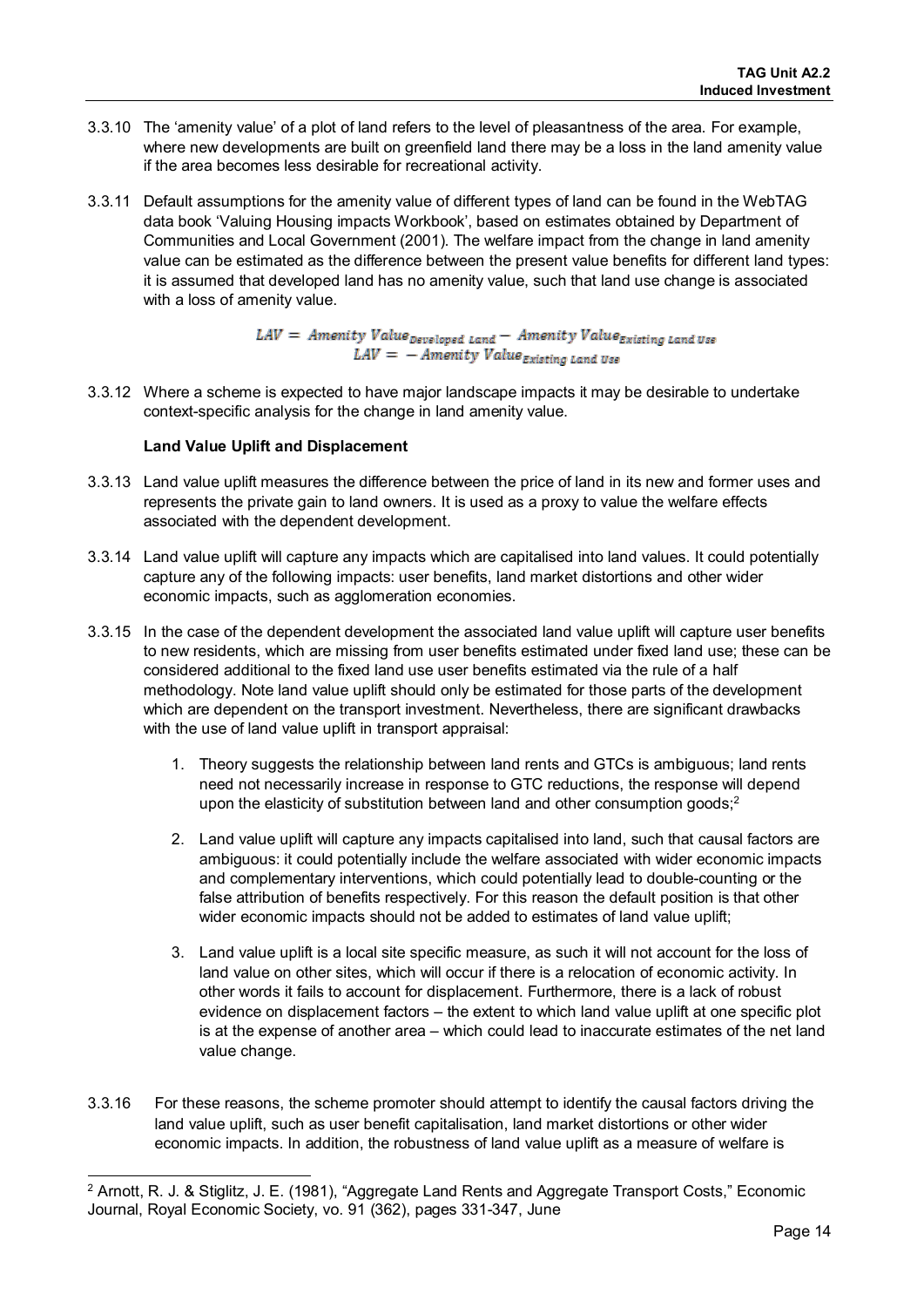considered low and only included as sensitivity analysis within the value for money assessment – see section 6 for details on reporting the land value uplift associated with dependent developments.

- 3.3.17 The preferred method to estimate land value uplift is the residual valuation methodology see Appendix A. The application of this methodology will require a valuation surveyor. Where this is not possible, land prices can be estimated by comparison to similar developments or using benchmark estimates from land value surveys. Potential sources of benchmark land price data include the following:
	- DCLG (2015) provides estimates for the average prices of residential, greenfield and brownfield land in England (with residential land split by Local Authority).
	- VOA (2011) provides estimates for average land prices for greenfield land, residential developments, retail developers, offices and industrial developments split by region.
	- DCLG's appraisal guidance includes data for average land-value uplifts for new business parks and city centre developments on brownfield and greenfield land split by region.
- 3.3.18 Note benchmark results will not be context specific and could provide estimates significantly different from the outturn.
- 3.3.19 All land prices should be converted to the same base year as the rest of the transport appraisal and reported in market prices (i.e. including indirect tax).
- 3.3.20 As mentioned in above, land value uplift is a local site specific measure and does not account for the relocation (displacement) of economic activity or households from other locations. As a result land value uplift is likely to over-estimate the national welfare effect of a dependent development. For example, new offices or houses in one location may reduce the level of economic activity or number of households elsewhere, if businesses or households were to relocate. Thus land value uplift should be adjusted to account for displacement.
- 3.3.21 As mentioned above, one element of dependent developments is the accommodation of NTEM household and employment growth forecasts. In this context displacement is demonstrated by the extent to which the dependent development could take place on an alternative site with either no transport investment or a reduced requirement. This can be done as follows:
	- 1. Estimate the number of houses or employment space required to accommodate the NTEM forecasts: the required number of houses should be assumed equal to the forecast increase in household, while employment space should be assumed equal to the average floor space per employee. Note deviations from these simplifying assumptions should be explained.
	- 2. Estimate the extent to which all other developable sites, for which no or a less significant complementary transport investment is required, can accommodate the NTEM consistent housing and employment forecasts.
- 3.3.22 If the other developable sites can accommodate the NTEM consistent housing and employment forecasts, the dependent development is **not** additional: the land value uplift would be of zero value at the national level.
- 3.3.23 Nevertheless even in cases where the land value uplift is 100% displaced there could be other market failures present, such as agglomeration impacts, which make the identified site more attractive than the alternatives. If such a case were made, the market failures and an appropriate valuation methodology would need to be identified and justified in the Economic Narrative. Note if the market failure cannot be valued, the impact should be reported as a non-monetised impact in the value for money assessment.

### **Other Non-Transport Complementary Interventions**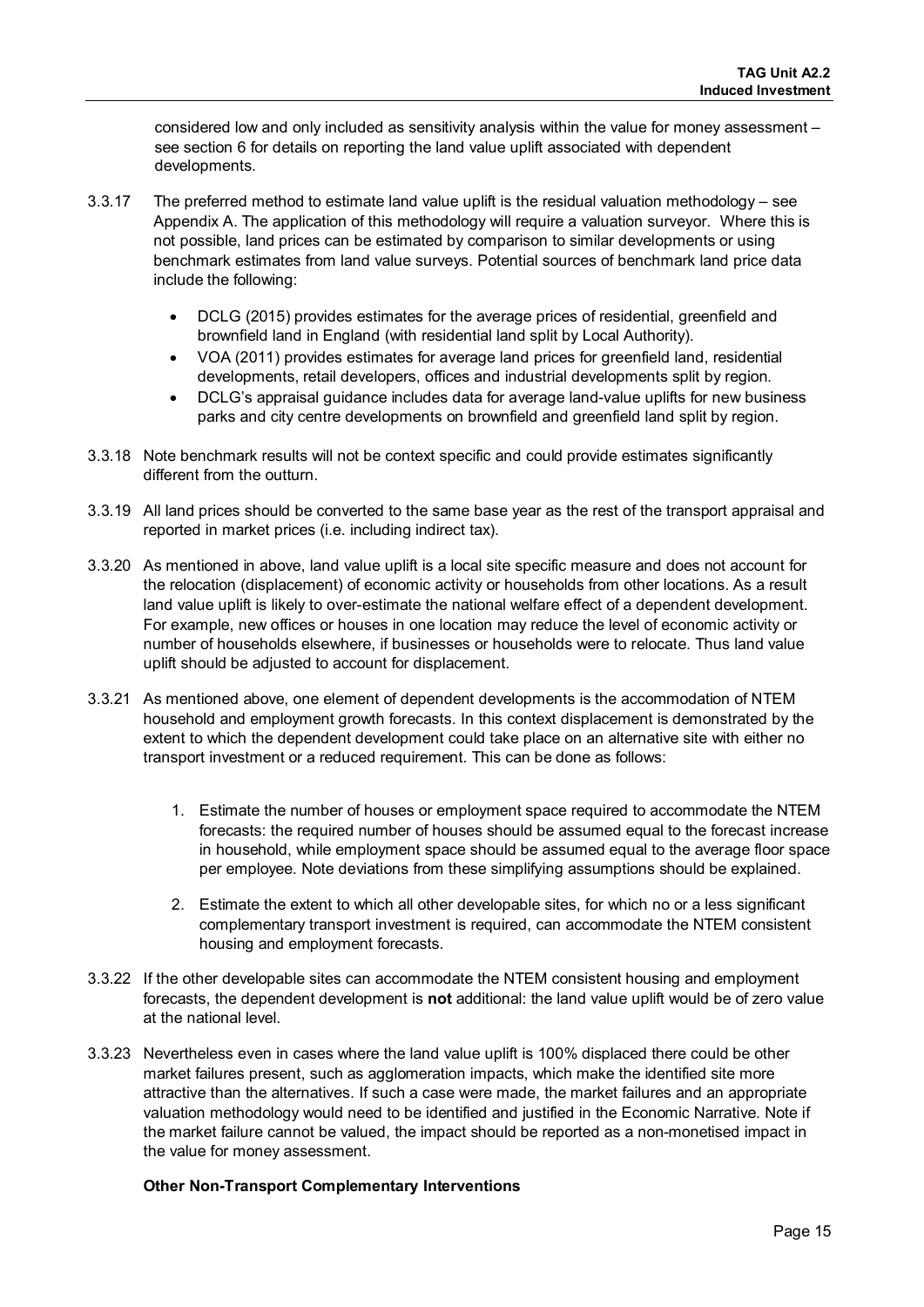- 3.3.24 Development may be also dependent on non-transport complementary interventions, such as the provision of local schools or utilities. For this reason the land value uplift associated with a scheme may not be entirely attributable to the transport investment. If the costs are known, these should be included in the valuation of the dependent development as disbenefits to ensure the analysis reflects all known and quantifiable costs and benefits.
- 3.3.25 Note it may be the case that the costs of non-transport complementary interventions are unknown. In such instances, non-transport complementary interventions should be reported in the Economic Case together with an explicit acknowledgement that it has not been possible to cost these and care should be taken when interpreting the benefits of the transport scheme.

#### **Estimating Jobs and GDP Impacts**

- 3.3.26 The local or national jobs and GDP impacts associated with a dependent development cannot be inferred from the land value uplift approach. If an estimate of jobs and GDP is considered relevant to the Transport Business Case, such as to inform an economic objective in the Strategic Case, these may be estimated by way of 'additionality modelling' – see M5.3 – Supplementary Economy Modelling.
- 3.3.27 Note estimates of jobs and GDP should **not** be reported in the Economic Case, as these are nonwelfare measures. Land value uplift is the appropriate measure of welfare associated with a dependent development, as it values distortions in the land market.

### <span id="page-16-0"></span>**3.4 Checklist for Appraising Site-Specific Dependent Developments**

3.4.1 Table 3 provides a checklist of the key evidence requirements when quantifying and valuing sitespecific dependent developments.

| Table 3 - Site-Specific Dependent Development Checklist                                                                                                                      |              |
|------------------------------------------------------------------------------------------------------------------------------------------------------------------------------|--------------|
| <b>Issues</b>                                                                                                                                                                | <b>Check</b> |
| Identify and quantify potential site-specific developments;                                                                                                                  |              |
| Demonstrate that these developments are 'dependent' on the transport<br>improvement                                                                                          |              |
| Identify market or government failures associated with these<br>developments                                                                                                 |              |
| Demonstrate that welfare gains from site-specific dependent<br>developments are 'additional' at the national level (i.e. increase the<br>productive capacity of the country) |              |
| Identify and value other public-sector costs associated with enabling<br>dependent developments                                                                              |              |
| Estimate the welfare impacts associated with these site-specific<br>dependent developments                                                                                   |              |
| (If required) estimate the jobs and GDP impacts associated with site-<br>specific dependent developments                                                                     |              |
| Undertake uncertainty and scenario testing                                                                                                                                   |              |

# <span id="page-16-1"></span>**4 Quantifying and Valuing Output Change in Imperfectly Competitive Markets**

### <span id="page-16-2"></span>**4.1 Introduction**

4.1.1 Output change in imperfectly competitive markets refers to changes in the level of economic activity as a result of a transport investment. Changes in the level of output as a result of a transport investment are not unique to imperfectly competitive markets. However, the presence of a market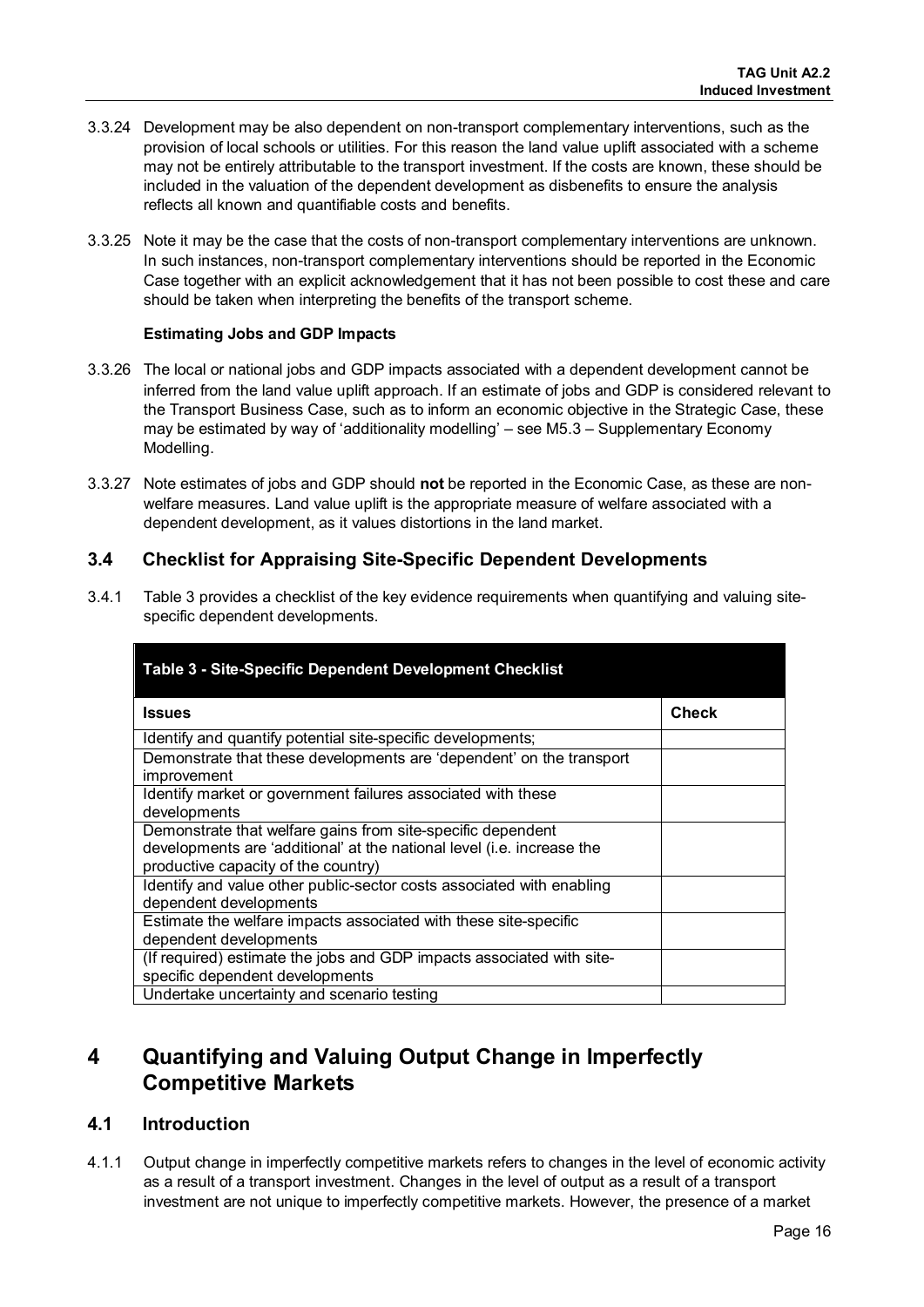failure – the market structure affecting the level of competition – means that there are additional sources of welfare which should be captured.

- 4.1.2 In a perfectly competitive market the value of the output is equal to the cost of production. A reduction in generalised travel costs lowers the costs of production, which as noted in section 2 acts to raise the effective return to capital and induce investment. The value of the resulting increased output will equal the magnitude of the change in generalised travel costs. Therefore the welfare effects, associated with increased output, resulting from a transport investment will be fully captured by business user benefits.
- 4.1.3 In the case of imperfectly competitive markets the value of the output is greater than the costs of production. As in the case of perfect competition, a reduction in generalised travel cost will induce investment and hence output. However, the value of the resulting increased output will not be fully captured by the magnitude of the change in generalised travel costs. Business user benefits will therefore fail to capture the total value of the output change. The methodology described below estimates the additional welfare effects, associated with increased output in imperfectly competitive markets, resulting from a transport investment.
- 4.1.4 Prior to analysing output changes in imperfectly competitive markets an Economic Narrative should be produced. It should include information on the following: (1) identify potential changes in output as a result of a transport investment and justify these; (2) identify the sources of welfare, including any market failures and distortions; and (3) outline how the output change will be quantified and valued. See A2.1 - Wider Impacts Overview for guidance on producing an Economic Narrative.
	- This section provides guidance for quantifying and valuing the benefits associated with output change in imperfectly competitive markets. The methodology contained within the section implicitly assumes induced investment and land use but these are not quantified. The structure of this section is as follows:
		- Section 4.2 provides guidance to quantify output change in imperfectly competitive markets;
		- Section 4.3 provides guidance to value dependent developments; and
		- Section 4.4 provides a checklist for valuing the welfare, jobs and GDP impacts of sitespecific dependent developments.

# <span id="page-17-0"></span>**4.2 Quantifying Output Change in Imperfectly Competitive Markets**

- 4.2.1 The methodology to estimate output change in imperfectly competitive markets does not seek to explicitly quantify the change to net investment or the associated land use. Instead the methodology uses the conventional transport user benefits and applies an uplift factor.
- 4.2.2 The estimation of convention transport user-benefit assessment requires two transport scenarios, in which the only difference is the presence of the transport scheme in the do-something.
- 4.2.3 Note because of potential double-counting, output change in imperfectly competitive markets should **not** be estimated in cases of dependent development. If output change in imperfectly competitive markets are to be estimated with variable land use, scenarios A and C in Table 2 of TAG Unit A2.1 should be used. See A1.3 User and Provider Impacts for guidance on how to estimate user benefits.

# <span id="page-17-1"></span>**4.3 Valuing Output Change in Imperfectly Competitive Markets**

### **Welfare Effects**

4.3.1 The welfare effects which arise due to the presence of imperfect competition (the market structure distorts the efficient operation of the market), is estimated by applying a 10% uplift factor to the business and freight user benefits – see DfT (2005) for an explanation of how this has been estimated.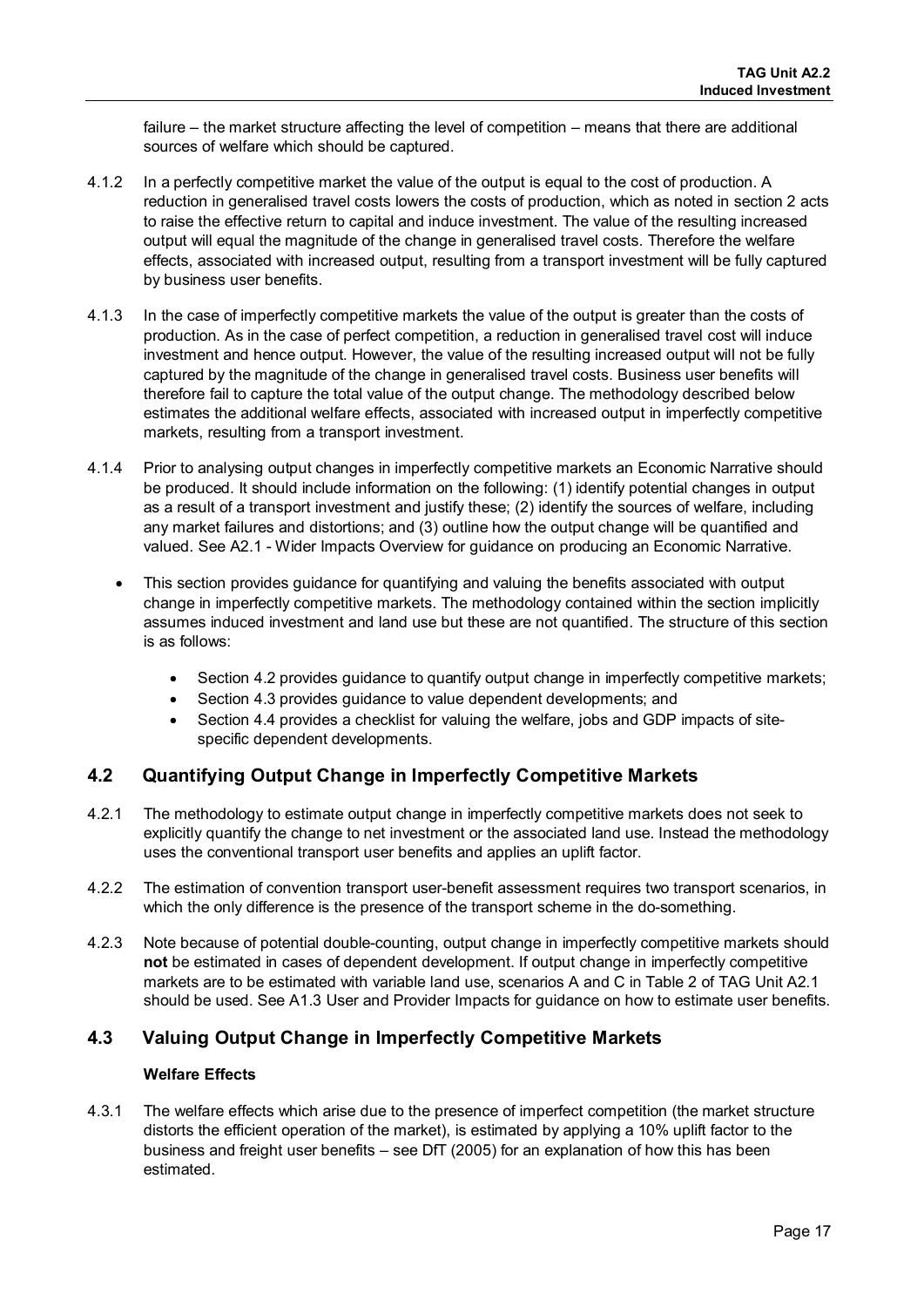- 4.3.2 The methodology outlined here is a simplified approach. Supplementary economy modelling may be used to ascertain more context specific estimates of the welfare effects arising from imperfect competition – see M5.3 Supplementary Economy Modelling. Note the results of supplementary economy modelling should be reported alongside those derived from the methodology in this section and will only be included as a sensitivity test in the value for money assessment.
- 4.3.3 Output change in imperfectly competitive markets does not need to be interpolated between modelled years or extrapolated after the final modelled year. This is because it is a proportion of business user benefits which should have already been interpolated and extrapolated – see TAG Unit A1.3.

#### **Estimating Jobs and GDP Impacts**

4.3.4 The increase in GDP associated with output change in imperfectly competitive markets is equal to the additional welfare, as estimated by the 10% uplift (described above). It is not possible to infer the change in jobs associated with increased output. As a consequence where there is a desire to estimate the change in employment associated with increased production this should be done following principles laid out in M5.3 – Supplementary Economy Modelling.

### <span id="page-18-0"></span>**4.4 Checklist for Appraising Output Change in Imperfectly Competitive Markets**

4.4.1 Table 4 provides a checklist of the key evidence requirements when quantifying and valuing wider economic impacts from output change in imperfectly competitive markets.

| Table 4 - Output Change in Imperfectly Competitive Markets Checklist                              |              |  |
|---------------------------------------------------------------------------------------------------|--------------|--|
| Issues                                                                                            | <b>Check</b> |  |
| Provide evidence that businesses will increase output in response to the<br>transport improvement |              |  |
| Valuing transport user benefits                                                                   |              |  |
| Value the wider economic impact from output change in imperfectly<br>competitive markets          |              |  |

# <span id="page-18-1"></span>**5 Reporting Induced Investment Impacts**

### <span id="page-18-2"></span>**5.1 Introduction**

- 5.1.1 This section provides guidance on how Induced Investments should be reported in both the Economic and Strategic Cases of the Transport Business Case.
- 5.1.2 The purpose of the Transport Business Case is to aid the decision making process by presenting the robust evidence of the potential impacts of a transport scheme. Thus where the expectation of induced investment impacts can be justified and credible analysis produced, these should be reported.
- 5.1.3 Where precisely the induced investment impacts are reported in the Transport Business Case depends on the measurement approach. Only welfare analysis can be reported in the Economic Case, whilst GDP can be reported in the Strategic Case.
- 5.1.4 Note: whilst GDP and welfare analysis are reported in different parts of the business case, they both measure a common economic impact. As such there should be a common forecast of national employment impacts underpinning the welfare and GDP analysis.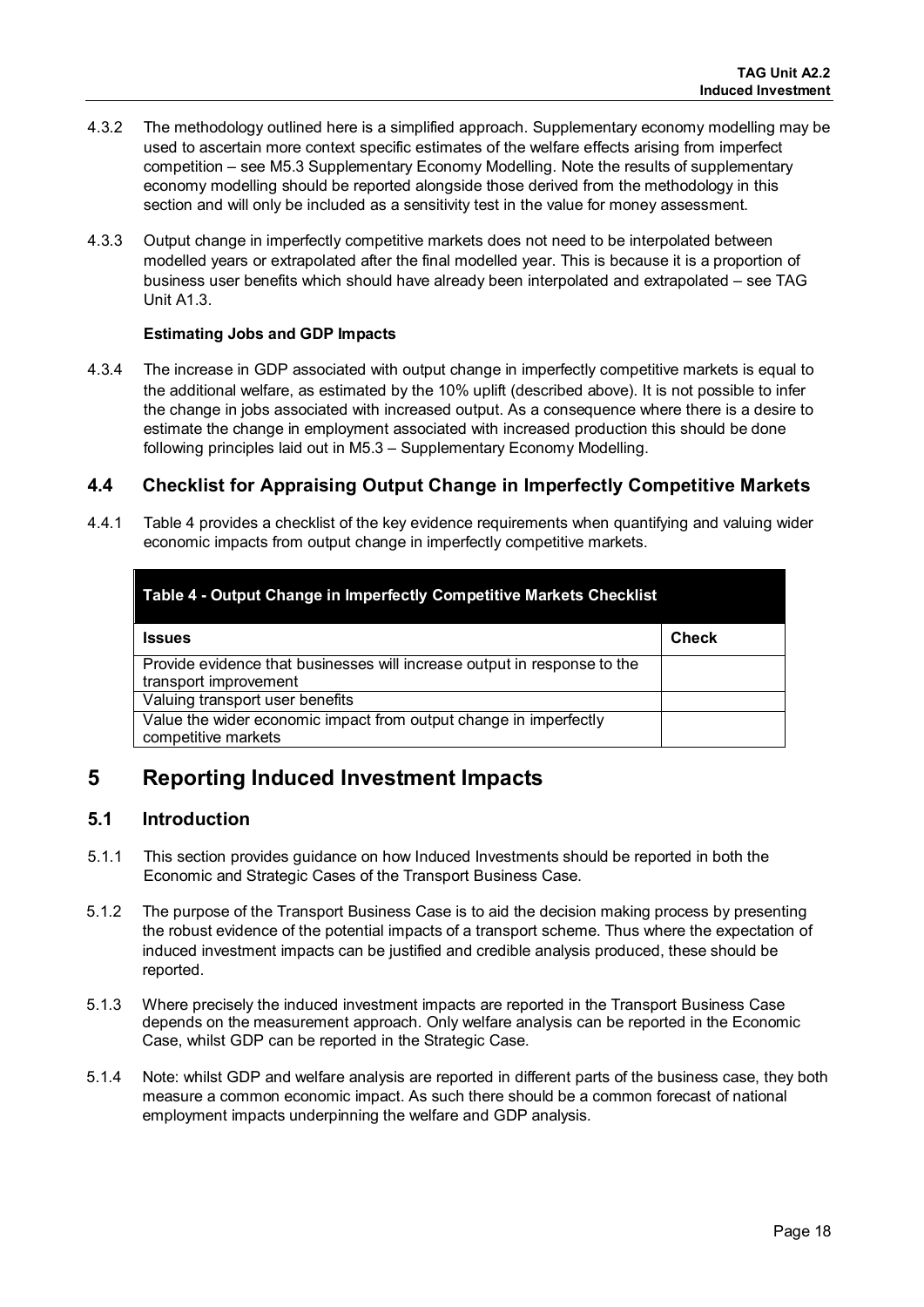# <span id="page-19-0"></span>**5.2 Economic Case**

5.2.1 The Economic Case sets out evidence to inform whether a scheme offers value for money to the taxpayer. This includes setting out quantitative and qualitative evidence for a scheme's impact on social welfare (including impacts on the economy, environment and society) and the cost of the scheme to the broad transport budget. All the costs and benefits of a scheme should be assessed at the national level, which for DfT-funded investments means the United Kingdom.

### **Site-Specific Dependent Development**

5.2.2 Benefits arising from dependent development should be included as a sensitivity test as part of a Level 3 appraisal (see unit A2.1). Given the potential for land-values to double count impacts from elsewhere in the appraisal and/or rely on further complementary investment not considered in schemes costs, the onus is on the analyst to demonstrate in the Economic Narrative the extent to which the increase in land value is additional and to describe the full range of interventions required to deliver that site. The evidence presented in the Economic Narrative will then inform the weight placed on this sensitivity test.

### **Output Change in Imperfectly Competitive Markets**

5.2.3 The monetised welfare benefits associated with output change in imperfectly competitive markets be included in the scheme's adjusted benefit-cost ratio (BCR) but not in the initial BCR. This recognises that the methods and evidence used to estimate these impacts are less widelyaccepted.

### <span id="page-19-1"></span>**5.3 Strategic Case**

- 5.3.1 The purpose of the Strategic Case is to determine whether a proposed transport scheme achieves Government objectives, such as to regenerate a local area or reduce noise pollution. It is here that non-welfare measures of economic impacts, such as GDP, can be reported, if they inform the extent to which the proposed transport scheme achieves the Government's objectives. In the case of output change in imperfectly competitive markets, the welfare estimate is equivalent to the GDP change and the latter may be reported here. If additionality modelling is used to estimate GDP and jobs associated with dependent developments, these may also be reported in the Strategic Case.
- 5.3.2 If reporting economic impacts in the Strategic Case, the following principles should adopted:

### 1. **Use appropriate metric to inform Strategic Case. This may differ from Economic Case, which must be welfare based.**

Within the Economic Case welfare is the metric used to value economic impacts. This serves a specific purpose to inform the value for money assessment. In the Strategic Case, however, an economic objective may be better informed by other metrics, such as change in GDP. For example, an economic objective to boost economic activity in a regeneration area may be best informed by the change in GDP and growth of employment. Any reported GDP figure should be a net present value and in the same price base as the welfare estimate.

### 2. **Analysis should be consistent with that in the Economic Case.**

The Strategic Case scenarios should be the same as those in the Economic Case in terms of the magnitude, nature and location of economic impacts and the assumptions underpinning the analysis, such as population, employment and workforce skills.

### 3. **The core scenario of economic impacts should use the WebTAG methodologies.**

The core estimate of economic impacts in the Strategic and Economic Cases should use the WebTAG methodologies set out in User and Provider Benefits (A1.3) and Wider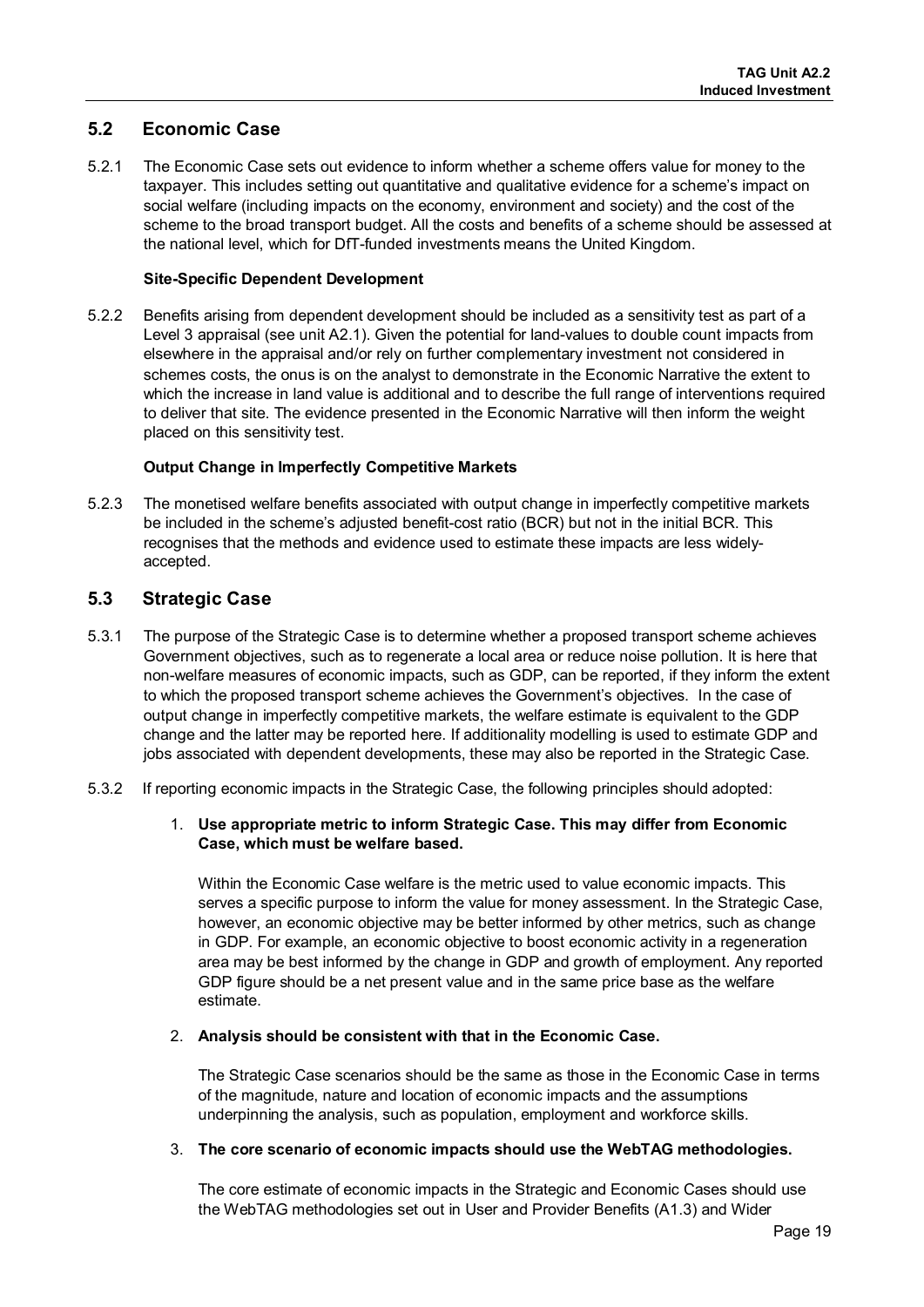Economic Impacts (A2). TAG Units A2.1 outlines how the GDP change can be derived from the welfare estimates.

### 4. **Estimates of GDP impacts may only be reported in the Strategic Case, if the corresponding welfare estimate are reported in the Economic Case.**

As mentioned in bullet 3 above, the core estimate of GDP impacts can be derived from the WebTAG methodologies. Sensitivity tests of the GDP impacts can be estimated and reported in the Strategic Case but only if the corresponding welfare effects are estimated and reported in the Economic Case.

### 5. **Local economic impacts should only be reported alongside the corresponding national impact.**

The economic objective may be locally focussed, such as the regeneration of a local area. In this instance, it would be appropriate to report local impacts. Nevertheless, the corresponding national impacts should be reported alongside to aid transparency: reporting the national and local economic impacts together clarifies the extent of the assumed relocation (displacement) of economic activity.

# <span id="page-20-0"></span>**5.4 Economic Impacts Report**

- 5.4.1 All of the analysis and evidence base underpinning the forecast of induced investment impacts and the estimation of GDP and welfare analysis should be reported in an Economic Impacts Report – see TAG Unit A2.1 for information on producing an Economic Impacts Report.
- 5.4.2 The Economic Impacts Report is designed to improve the transparency of analysis, in order that it can be objectively scrutinised. To this end, the analysis should be set out in a clear manner such that someone could replicate the results reported in the Strategic and Economic Cases. This includes setting out the evidence base, including any assumptions, together with the analytical approach.
- 5.4.3 It is recommended that results are reported in tables and differences should be explained:
	- (a) If local GDP has been estimated it should be reported alongside national GDP
	- (b) National GDP estimates should be reported alongside the corresponding WebTAG welfare estimates
	- (c) Where sensitivity tests have been conducted, welfare estimates should be reported alongside the welfare estimates in the core scenario welfare estimate.
	- (d) Where SEM models have been used, National GDP and corresponding Welfare estimates derived from the same model should be reported
- 5.4.4 In the case of the dependent development, full account should be given of the dependency test, the identification of an appropriate transport scheme and displacement. If the methodology for output change in imperfectly competitive markets in this unit has been followed, the information requirement will be light touch.
- 5.4.5 Any departures from the methodologies in this unit, such as the use of alternative assumptions or analytical approaches, will be more information intensive and require a full account and justification – see TAG Unit M5.3 for guidance on the information to be reported.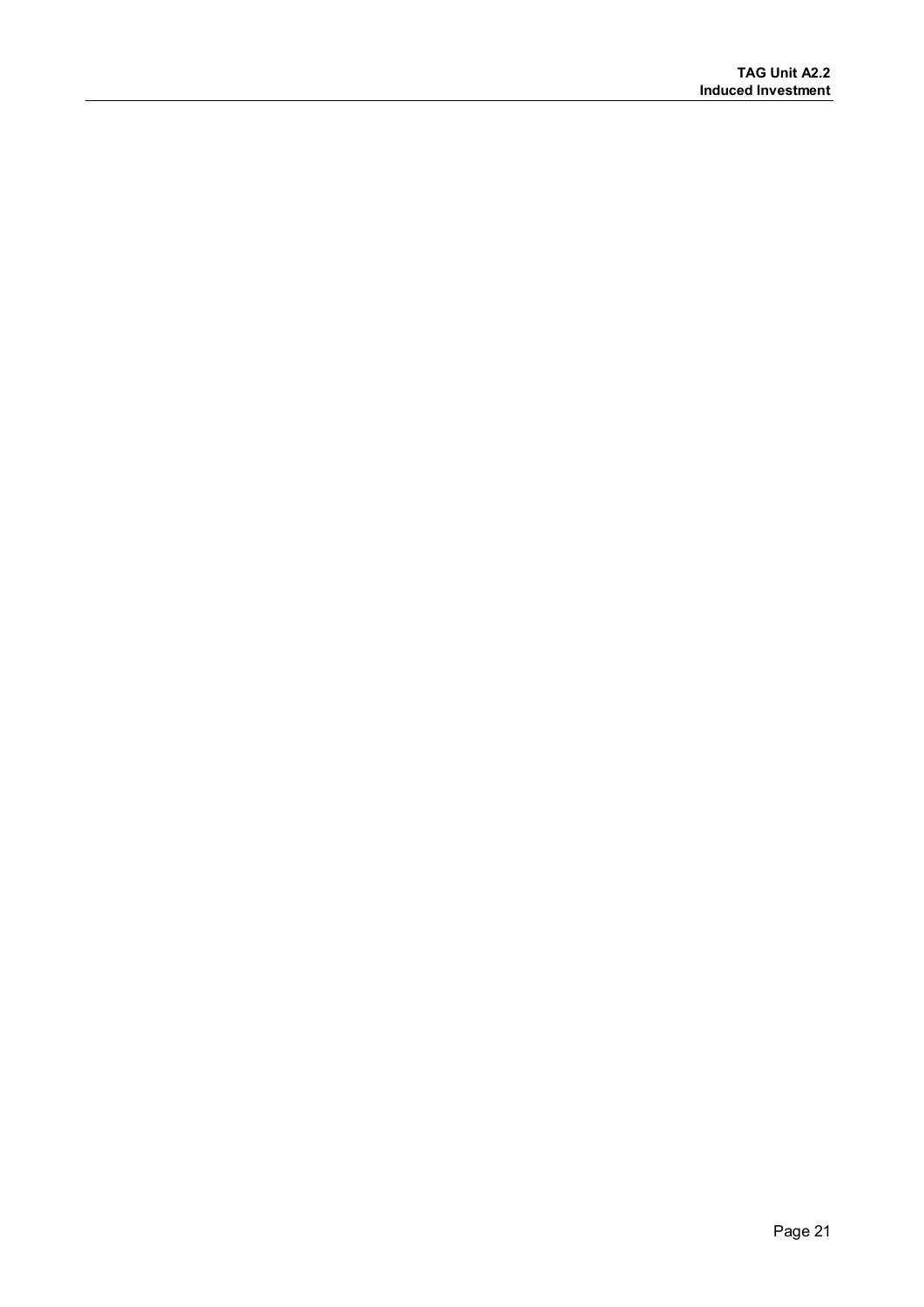# **6 References**

Arnott, R. J., Stiglitz, J. E., (1981). "Aggregate Land Rents and Aggregate Transport Costs", The Economic Journal Vol 91, page 331-347

Bates, J., (2006). "Economic evaluation and transport modelling: theory and practice". In: Axhausen, K. (Ed.), Moving Through Nets: The Physical and Social Dimensions of Travel. Pergamon, Oxford

Department for Business Innovation and Skills (2009). "Research to improve the assessment of additionality"

Department of Communities and Local Government (2001)."Valuing the External Benefits of Undeveloped Land: A Review of Economic Literature"

Department for Transport (2005), "Transport, Wider Economic Benefits, and Impacts on GDP"

DfT (2013). "Value for money assessment: advice note for local transport decision makers"

Geurs, K., Zondag, B., de Jong, G., de Bok, M., (2010). "Accessibility appraisal of land-use/transport policy strategies: More than just adding up travel-time savings", Transportation Research Part D 15 (2010) 382– 393

Martínez, F.J., Araya, C., (2000). "A note on trip benefits in spatial interaction models". Journal of Regional Science 40, 789–796.

Simmonds. D. C., and Bates. J. (2001) "Appraisal in land-use/transport interaction: design". Report to Government Office for the North-West.

Simmonds, D.C. (2012). "Advancing appraisal: from transport economic efficiency to land use transport economic efficiency". European Transport Conference, Glasgow, 2012

Venables, A. J. (2015). "Incorporating wider economic impacts within cost-benefit appraisal" Discussion paper for International Transport Forum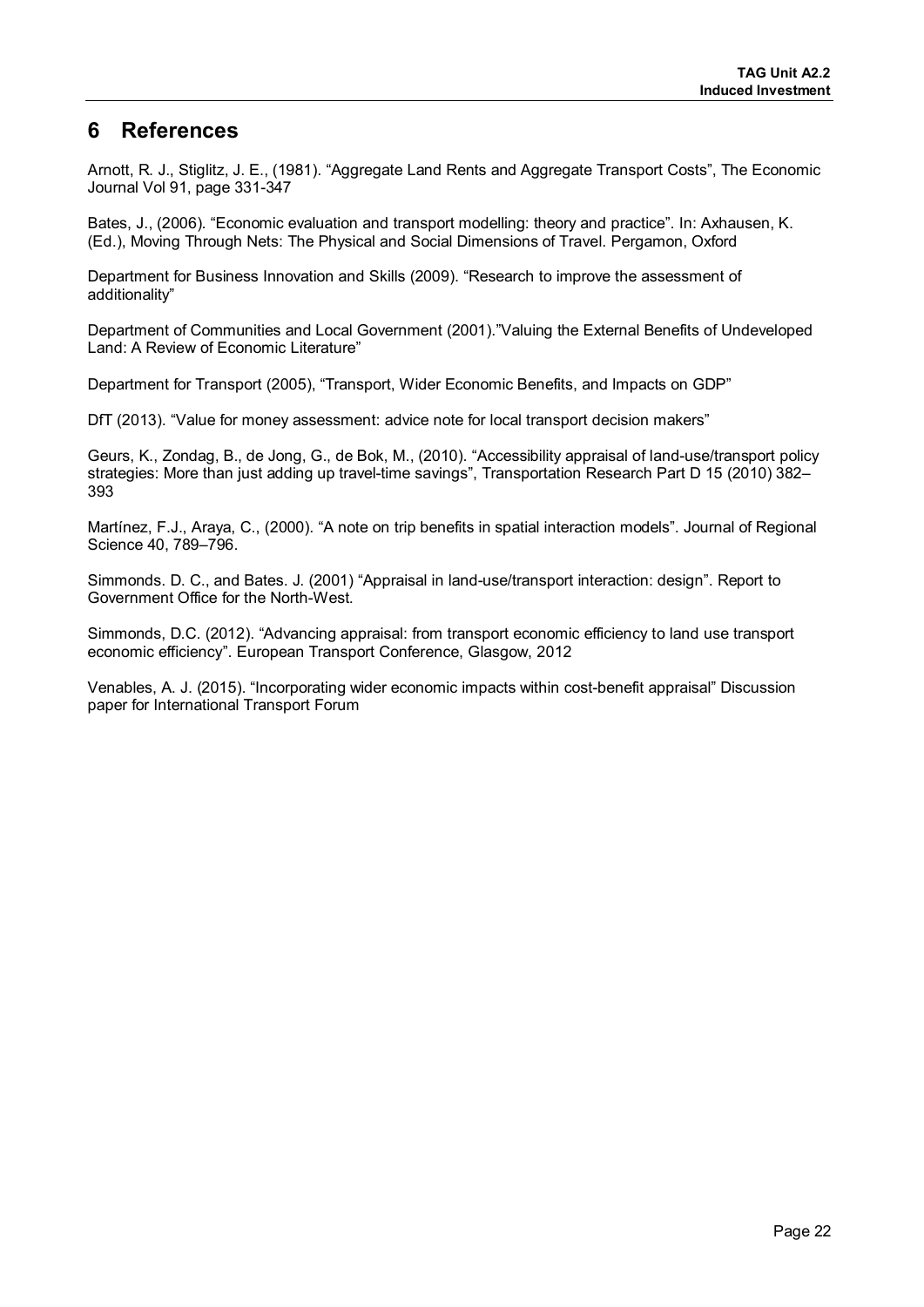# **Appendix A Use of transport models to test and account for dependent development**

# **A.1 Introduction**

- A.1.1 Section 3 outlines the purpose of testing for dependency of a transport scheme that unlocks land use development. This appendix discusses how the analyst should go about this using modelling tools to determine the dependency of identified site-specific developments on transport investment. For larger-scale, non-specific developments derived from land use or economic models, the analyst should refer to TAG Unit M5.3 – Supplementary Economic Modelling.
- A.1.2 This annex describes two important processes:
	- Calculating the volume of dependent developments that cannot be accommodated without transport intervention ("dependency testing");
	- Creation of a new baseline scenario that accommodates non-dependent development to allow for calculation of the benefits and externalities arising from the volume of development identified that is dependent.
- A.1.3 To facilitate understanding, the reader may wish to assume the case that one large development site has been identified that is more than likely to reduce the surrounding transport network to an insufficient level of service. In reality there may be a number of different sites contributing to this outcome, which may require more care and judgment from the analyst in assessing dependency. This is explained later.

# **A.2 Testing for dependency**

- A.2.1 The purpose of dependency testing is to determine at what point proposed site-specific developments will breach a 'reasonable level of service' on the transport network. In practice, transport networks often operate beyond the limits of a 'reasonable level of service', so it is not practical to define specific thresholds for a dependency test. However, it should be possible to form an opinion of whether or not a "reasonable level" is being met, based on readily available network characteristics. Therefore, this guidance is not prescriptive, but relies on the application of judgement supported by evidence.
- A.2.2 This is a key step in the process. If development is not dependent on a transport scheme, then the need for a transport scheme should be considered solely on transport grounds, as one would for a standard appraisal. In order to accept evidence of dependent development impacts, DfT would require the methodology set out in this Unit to be followed.
- A.2.3 The definition of dependency focuses on the impact of land use development on the existing transport network. Land use development may be dependent on a wide variety of other factors, but for a transport authority the key issue in determining whether a transport scheme is required is the impact of new development on the current transport network.
- A.2.4 This step in the process must achieve two objectives. First, it must determine whether new development is dependent on the provision of some form of publically funded transport scheme. Then, if dependency exists, the analyst must estimate how many planned new developments are dependent.
- A.2.5 To test for dependency, two initial scenarios are required:

**Baseline Scenario** - without the development and without any form of transport scheme;

**Scenario Q** - with the whole development but without any form of transport scheme.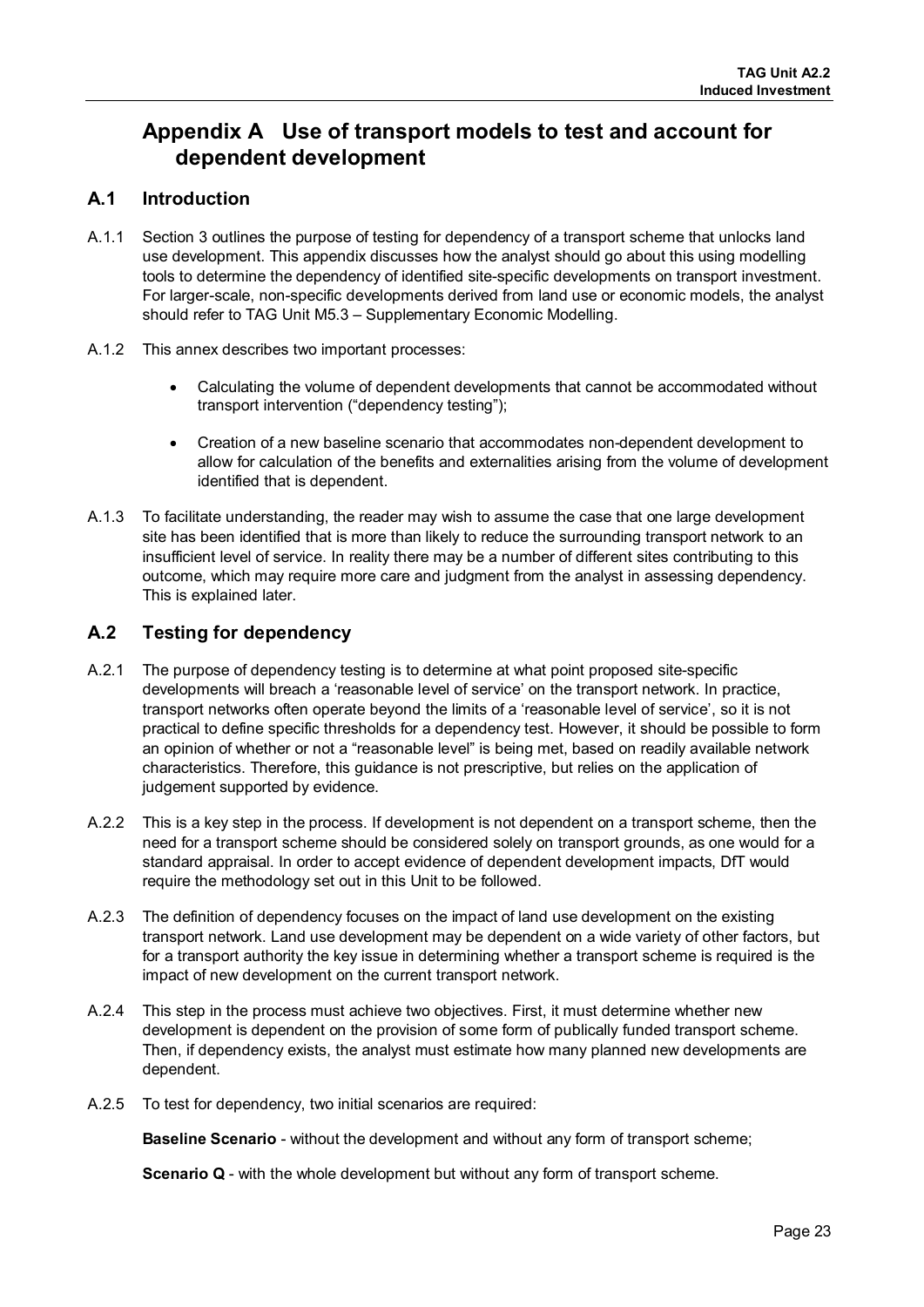A.2.6 Scenario Q will be controlled to total trip end growth from the NTEM data set across the study area. The baseline scenario will not include the trips ends associated with the development that are being tested for dependency. For clarity:

Total trips in baseline scenario = Total Trips in Scenario Q (controlled to NTEM) – Development trips.

- A.2.7 The analyst needs to control the total trip ends in the matrix of Scenario Q to NTEM growth between the base year and forecast year. For the baseline scenario the productions and attractions associated with the development will need to be removed; this includes the productions and attractions associated within the zones that host the specific development site, but also the associated trip ends from elsewhere in the matrix. A simple approach may be to factor the trip ends across zones in the study area downwards to reflect this decrease. It should be recognised that 'study area' in this context is more likely to concern trips in the locale of the development, and will have a lower influence on more distant zones in the model in question, and this should be reflected in the matrix adjustment. TAG Unit M4 – Forecasting and Uncertainty gives details in matrix adjustment taking into account different patterns of development in forecast matrices.
- A.2.8 The analyst needs to judge, for the zones that host the development site(s), the appropriate level of growth between the base and forecast years and the associated trips where the development is included for Scenario Q. The simplest approach will be to add to the core NTEM growth in these zones and remove trips from other zones in the matrix to compensate. However, the analyst should take care not to overstate the amount of possible development in individual zones as this could affect the fidelity of the dependency test.
- A.2.9 For the baseline scenario this could result in growth in these zones being higher or lower than the growth from NTEM for these zones. The rationale is that presumably in many cases part of the NTEM growth is likely to be associated with the dependent development being examined. If that is the case, and trips in these zones are subtracted from the growth provided by NTEM for the baseline scenario, the level of development (and hence trips in the matrix) should not be lower in the forecast matrix than the base year (i.e. lower than zero growth).
- A.2.10 In the following, it is assumed that in the baseline scenario the network provides a reasonable level of service. Clearly if that is not the case then the new development is likely to be wholly dependent on some form of transport scheme. However, it must be demonstrated that the baseline scenario does not provide a reasonable level of service before this conclusion can be reached.
- A.2.11 Attention should focus on those parts of the network where the new development is expected to have greatest impact. If, in Scenario Q, the network no longer provides a reasonable level of service in those locations, then at least some of the new development can be assumed to be dependent on some form of transport scheme.
- A.2.12 The simplest approach to determining whether the network provides a reasonable level of service is to compare forecast transport demand at key locations with available capacity. This approach is likely to be appropriate where new development is restricted to a single site. It may be possible to adopt this approach without using a transport model.
- A.2.13 However, where new development is large, and/or new development is located in a number of different places, and/or the impact on the transport network is complex, this approach may be difficult to apply and interpret. In these circumstances, a transport model and a more detailed assessment of the impact of the development on the network will be needed.
- A.2.14 Model runs for the baseline scenario and scenario Q will usually be required. In some cases, it may be impossible to carry out the model run for Scenario Q - the model may not converge, for example. Provided the model is properly specified, this may be taken as evidence that the new housing is at least partially dependent on a transport scheme.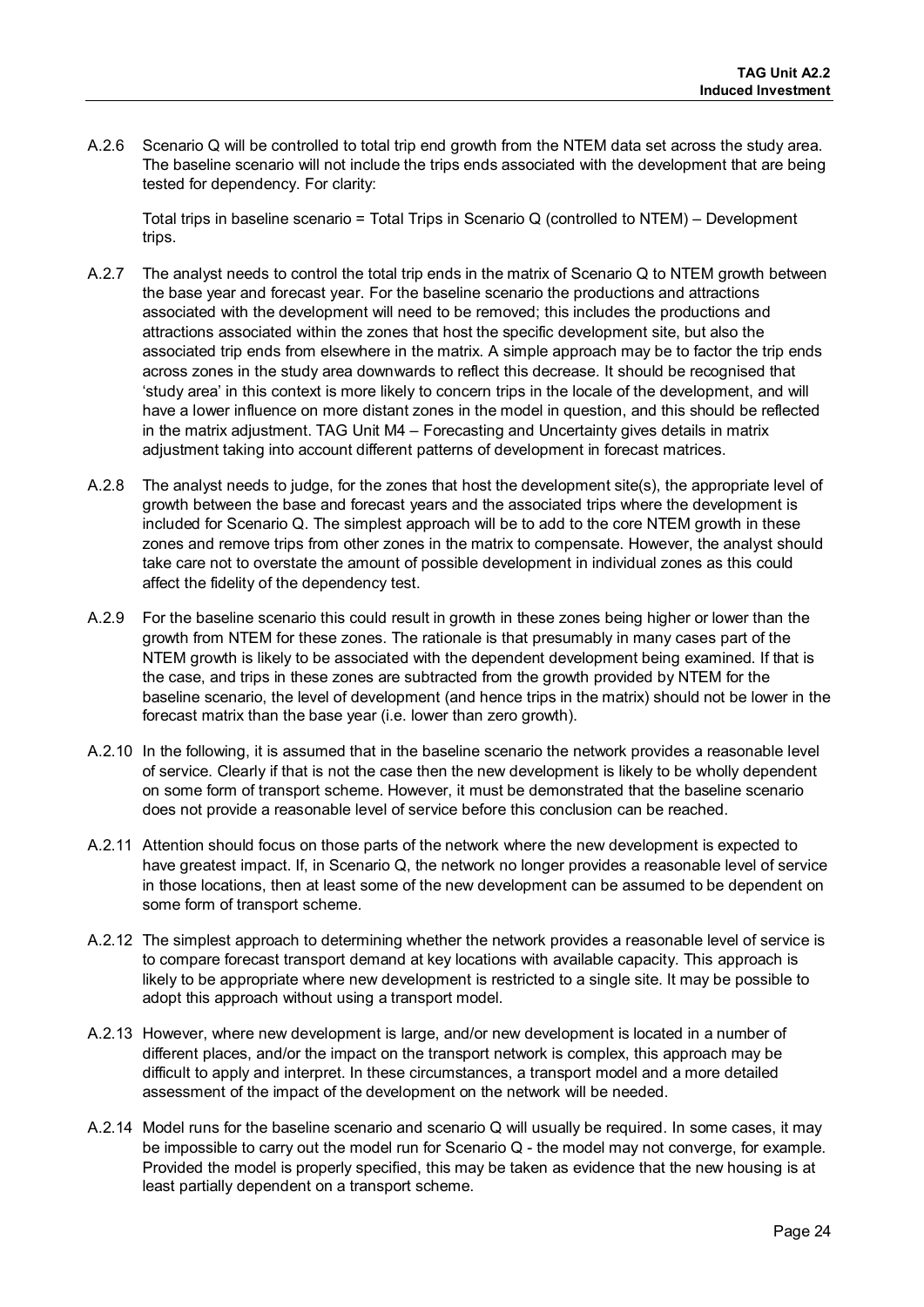- A.2.15 Comparison of the model outputs for the baseline scenario and scenario Q will reveal where the new development has had the greatest impact on the level of service on the network. Dependency testing should focus on those key locations where there are significant increases in traffic flows or passenger loadings.
- A.2.16 Increases in traffic flows on highway networks will usually result in increased travel costs. To demonstrate dependency, increased travel costs in key locations affected by new development must be exceptional, demonstrating that the network has reached a critical point. The analysis should examine link transit times and junction delays in those key locations. If link transit times have increased sharply, or if significant junction delays have emerged, this may be taken as evidence of dependency.
- A.2.17 It may be helpful to calculate the transport external costs for links at key locations in the network for details of how to do this, see Appendix B. Transport external costs (or transport external costs per existing transport user) will reflect the size of the development and its impact on existing users.
- A.2.18 Essentially, the volume versus the capacity of links and junctions will have a fundamental influence on transport external costs (i.e. transit times and congestion), and the local network needs to be examined to identify instances where flows become unacceptably large.
- A.2.19 Where development is expected in a number of locations, it cannot be assumed that all of the new development is dependent. Further analysis is required to determine which developments are dependent and which are not. Developments that contribute only a small number of trips to the flows at key locations may be assumed to be not dependent on a transport scheme. To understand why this is so, consider the impact of a development in isolation, rather than as part of a package of developments. If its impact at the key location is small, it should be assumed that it is not dependent on a transport scheme at that location.

#### **Creating a do minimum scenario – Scenario P**

- A.2.20 After dependency has been tested and the scope of how new developments create unacceptable externalities on the transport network has been understood, the next step is to explore whether a reduced level of new development could be accommodated on the network without some kind of transport scheme. This will allow for an estimate to be made of the volume of new development that may be assumed to be dependent on some form of transport scheme.
- A.2.21 This analysis may be carried out using a trial and error process, reducing the number of dwellings or employment floorspace from Scenario Q (and hence the number of trips generated) and repeating the dependency analysis discussed above until a level of new development is found that does not lead to an unacceptable level of service on the transport network. Where new developments are expected in a number of locations, those developments that have been demonstrated to be not dependent on a transport scheme should not be included in this analysis. It should, however, be included in the background pattern of housing development (i.e. assumed to be present in both scenarios).
- A.2.22 This analysis should have resulted in an estimate of the number (and, where multiple development locations are being considered, the location) of new homes or amount of new employment floorspace in the development site(s) that are dependent on the provision of a transport scheme.
- A.2.23 This process produces a new do minimum scenario (Scenario P) that includes all development that is judged to be 'non-dependent', Scenario P, to the point at which the transport network can accommodate them without exceeding an acceptable level of service. This scenario will then be used in the subsequent steps in the process to identify the welfare impacts of the volume of new development that is judged to be dependent on transport intervention.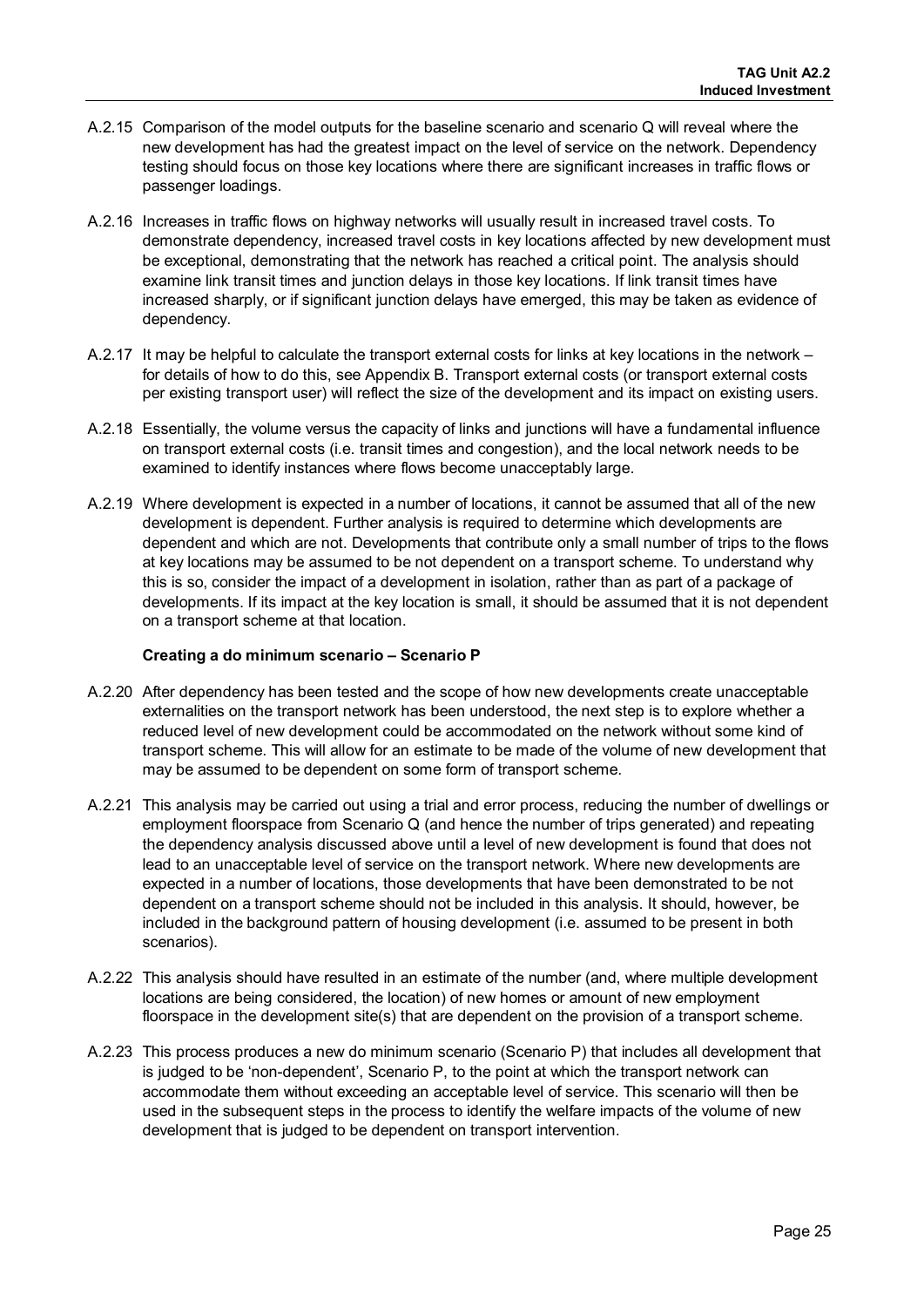# **A.3 Modelling Considerations**

A.3.1 The Department recommends that all scenarios be modelled using standard modelling methods. This will be an appropriately calibrated assignment model with sufficient detail in the area of interest (see TAG Unit M3.1 – Highway Assignment Modelling and where public transport is a particular consideration TAG Unit M3.2 – Public Transport Assignment Modelling). If in scope of the transport problem, a variable demand model should also be used in principle (see TAG Unit M2 – Variable Demand Modelling for the prerequisites). Where non-standard approaches are proposed, analysts should discuss this with the Department.

### **Modelling the Four Scenarios**

- A.3.2 **Baseline Scenario** requires selected developments to be omitted. This involves identifying the number of dwellings/ amount of employment floorspace comprising a potentially dependent development and removing the associated number of trip ends from those zones in the trip matrix (or, indeed, not including the growth in trip ends that would occur should these developments go ahead). The TEMPRO software may be used for this purpose<sup>[3](#page-26-0)</sup>.
- A.3.3 For **Scenario Q**, the first step is to explicitly model each development that is expected to have a significant impact on level of service on the transport network and thus is likely to be dependent on a transport scheme. This essentially involves including all of the development trips at each identified site that is potentially dependent. The total trip end growth in this scenario should be controlled to NTEM growth.
- A.3.4 **Scenario P** is constructed via the process described in the previous Section it is characterised by a matrix of trips that include all trips at the identified development sites that may be accommodated before breaching an acceptable level of service on the transport network. At this stage, the dependency testing analysis has been completed, and the baseline scenario is no longer used.

Modelling for **Scenarios R** and **S** should follow standard modelling procedures. In each case, the analysis must add a transport scheme to the appropriate 'without scheme' network. Scenario R should build upon scenario Q, with scenario S building on scenario P.

### **Use of Variable Demand Modelling**

 $\overline{a}$ 

- A.3.5 A key issue to consider when modelling scenario Q is whether variable demand modelling is needed. The Department recommends that the usual standards should be applied: if a fixed matrix analysis suggests that the housing development significantly increases network congestion, variable demand modelling of some sort should be applied. The application of variable demand modelling may suggest that the trips generated by the development can be accommodated on the network (for example, bus services may accommodate much of the travel demand related to the site so traffic congestion may remain acceptable). In that case, the housing development is not dependent and the appraisal of any transport scheme may follow standard guidelines, taking scenario Q as the 'without scheme' scenario.
- A.3.6 It may be argued that the application of variable demand modelling means that dependent trips from the development are imposing costs on all other trips. This may be true, but is irrelevant. Growth in the number of developments over time and their impact on user costs in the 'without scheme' scenario is an integral part of forecasting for standard scheme appraisal. Provided the overall level of service remains satisfactory, some increase in costs to existing users is acceptable. This guidance is intended to address circumstances, where specific, localised developments result in an unacceptable – and therefore unrealistic – level of service on the network.

<span id="page-26-0"></span><sup>&</sup>lt;sup>3</sup> See guidance at https://www.gov.uk/government/collections/tempro and also TAG Unit M4 – Forecasting and Uncertainty.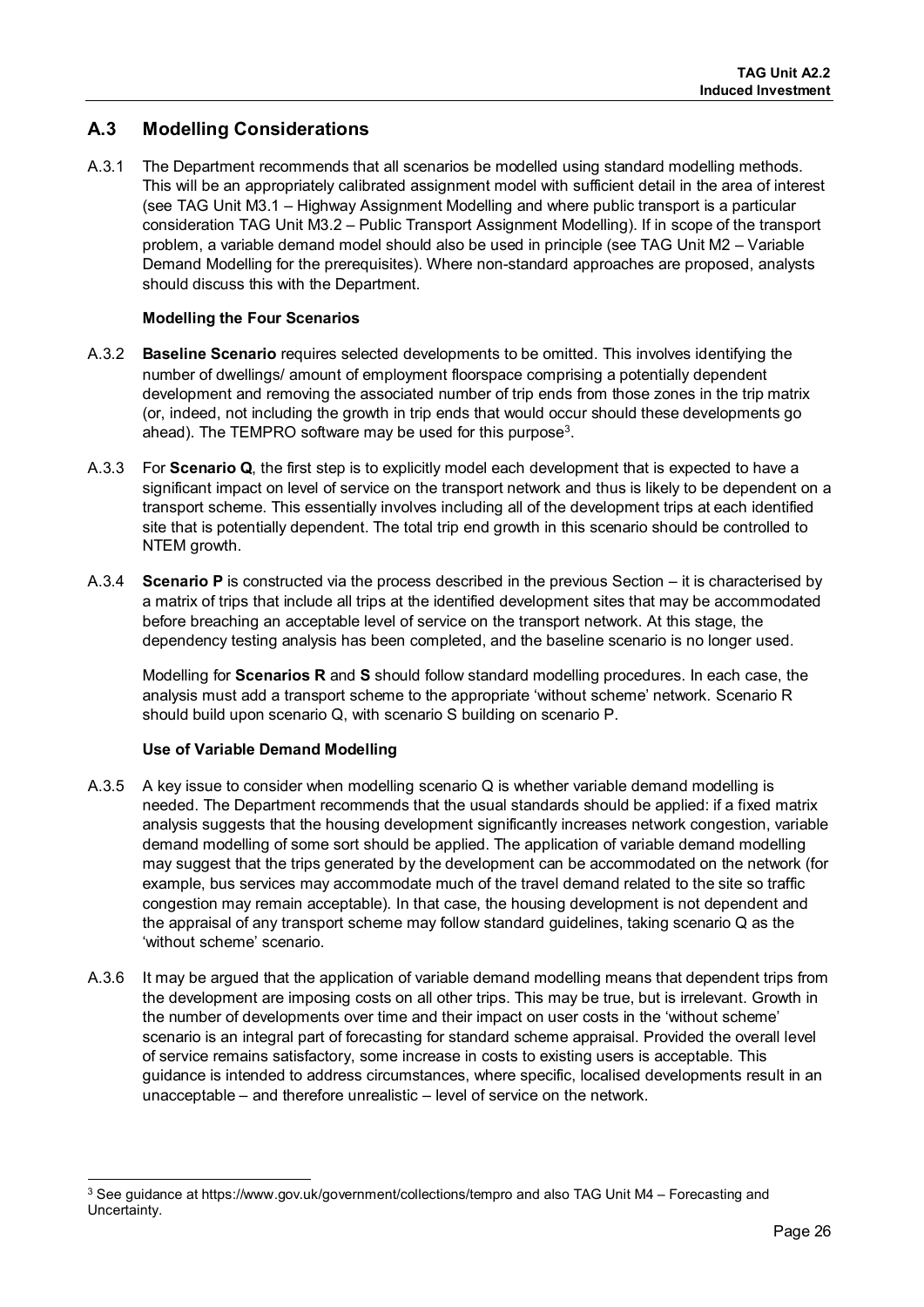# **Appendix B Transport External Costs Arising as a Result of Land Use Development: Technical Theory and Detail**

# **B.1 Principles**

- B.1.1 Most land use developments give rise to trips on transport networks. These trips are usually regarded as 'new' trips (though, in reality many will have been diverted from other locations). These trips take place on transport networks already being used by other, 'existing' users. Thus they exacerbate current congestion, crowding and so on, leading to increases in costs (including journey times, the money costs of journeys, unreliability, crowding and so on) for existing users not associated with dependent developments. These increases in costs are termed the transport external costs of land use development. Transport external costs are an important consideration in the analysis of land use developments that are dependent on (i.e. cannot proceed without) transport schemes, particularly since in most circumstances they concentrate trip generations at particular points on the network.
- B.1.2 These costs can be estimated using the principles of marginal external costs. In that context, marginal external congestion cost is the change in costs (including time, vehicle operating costs and charges) to users of a given link in the transport network as a result of one additional - or 'marginal' vehicle on the link.
- B.1.3 In the context of land use development, we can consider the marginal change in costs imposed on existing users of the transport network as a result of one additional trip generated by the development.



### **Figure B.1: The calculation of Transport External Costs**

B.1.4 Figure B.1 depicts the supply and demand curves for a given O-D pair ij. The points P-S have been labelled consistently with the naming of the four scenarios in Appendix A. The shaded area indicates the transport external costs of the dependent development on the base traffic.

Demand $0$  represents the trip matrix with no dependent trips;

Demand<sup>1</sup> represents the trip matrix with all trips, including dependent ones;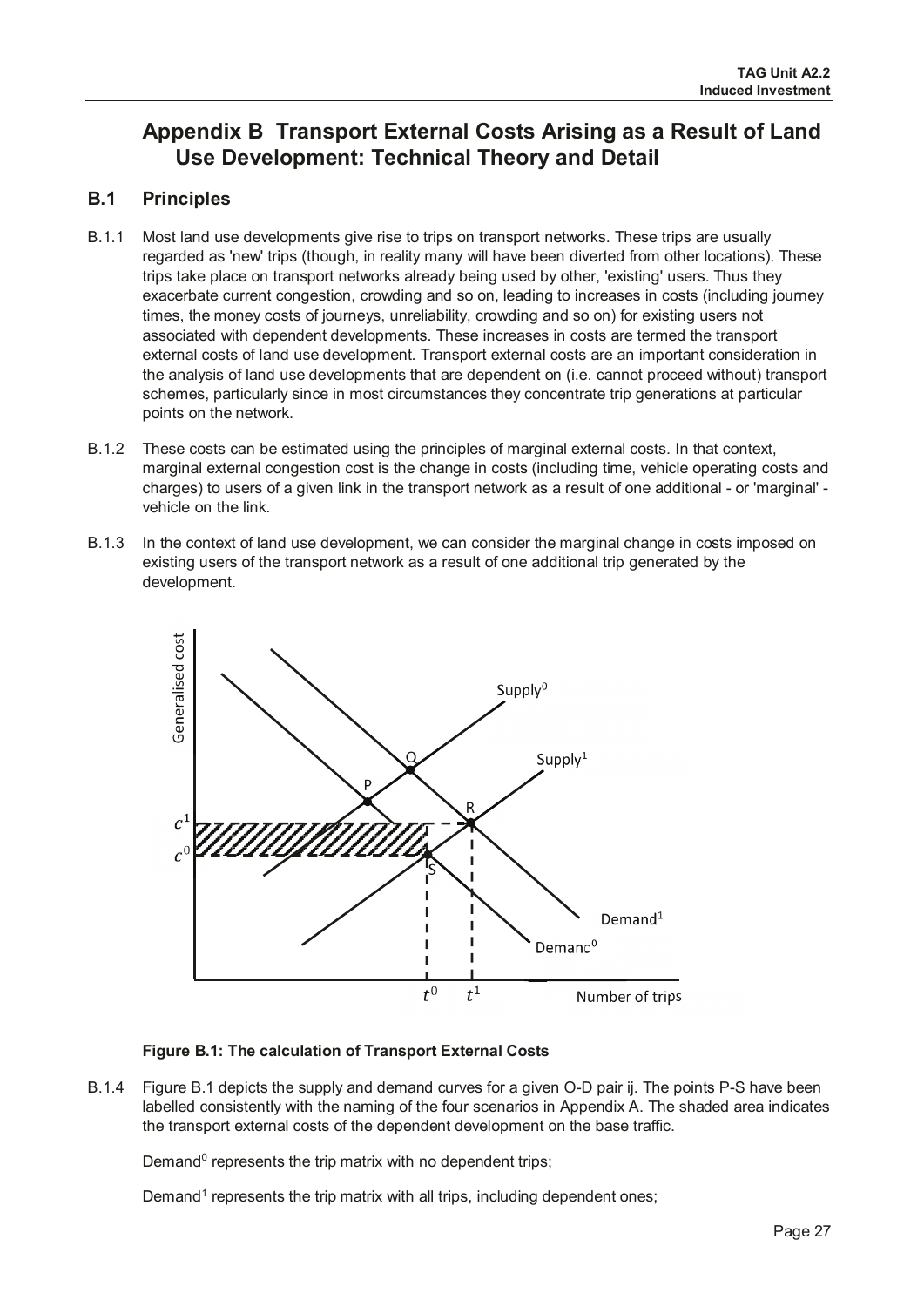Supply $^0$  represents the without-scheme scenario;

Supply<sup>1</sup> represents the with-scheme case (i.e. the transport scheme is present).

B.1.5 The transport external costs of a land use development can be estimated using the following equation:

$$
TEC = \sum_{ij} (c_{ij}^1 t_{ij}^1 - c_{ij}^0 t_{ij}^0) - \sum_{ij} c_{ij}^1 t_{ij}^p = \sum_{ij} (c_{ij}^1 t_{ij}^1 - c_{ij}^0 t_{ij}^0) - \sum_{ij} c_{ij}^1 (t_{ij}^1 - t_{ij}^0) = \sum_{ij} t_{ij}^0 (c_{ij}^1 - c_{ij}^0)
$$

where  $c_{ij}$  and  $t_{ij}$  are, respectively, the cost per trip and the numbers of trips between zones i and j. The superscripts 1 and 0 denote the with and without land use development scenarios and the superscript D denote the matrix of trips generated by the development (i.e.  $t_{ij}^1 - t_{ij}^0$ ).

- B.1.6 In basic terms, this is calculating the difference in costs between the matrix without the dependent trips included compared with the matrix with the dependent trips included. Then, this is multiplied by the total trips in the matrix without the dependent trips in order to determine the impact on those non-dependent users (i.e. their "external costs").
- B.1.7 The transport external costs of a land use development can also be estimated on a link basis. This formulation may be useful in establishing dependency. The following equation should be used:

 $\mathsf{TEC}_{\mathsf{L}} = \mathsf{C}_{\mathsf{L}}^{\mathsf{1}\ast}(\mathsf{f}_{\mathsf{L}}^{\mathsf{1}} \text{-} \mathsf{f}_{\mathsf{L}}^{\mathsf{D}})$  -  $\mathsf{C}_{\mathsf{L}}^{\mathsf{0}\ast} \mathsf{f}_{\mathsf{L}}^{\mathsf{0}}$ 

where  $TEC<sub>L</sub>$ ,  $c<sub>L</sub>$  and  $f<sub>L</sub>$  are, respectively, the transport external costs, the link transit costs and the link flow for link L. Of course, fL<sup>D</sup> = fL<sup>1</sup>- fL<sup>0</sup>, so this simplifies to TEC∟ = fL<sup>0</sup> (c∟<sup>1</sup>- c∟<sup>0</sup>), put simply the change in costs to the existing trips where development trips are also present.

TECL may be summed over all links in the network to give:

 $TEC = \sum L TECL$ 

### **B.2 Theoretical considerations**

B.2.1 The transport external costs of a development can readily be calculated using results from a conventional transport model. Model runs for two scenarios are required: Scenarios R and S from Appendix A, which are:

**Scenario S:** the scenario without the dependent development/trips, providing the matrices  $c_{ij}^0$  and  $t_{ii}$ <sup>0</sup>; and

**Scenario R:** the scenario including the trips generated by the land use development, providing the matrices  $c_{ij}$ <sup>1</sup> and  $t_{ij}$ <sup>1</sup>.

- B.2.2 The costs  $c_{ij}^0$  and  $c_{ij}^1$  for each scenario should be based on the same values of time, vehicle operating cost models and so on as are used in the application of any associated transport appraisal.
- B.2.3 It is important to note that TEC may be positive (implying that the land use development imposes costs on existing users) or negative. Negative values may arise where routing throughout the network occurs in less congested areas. This may particularly be the case where the dependent development is attracting more trips to a less congested route (since the scheme proposal may be ameliorating congestion significantly), through the trip distribution mechanism in the variable demand model.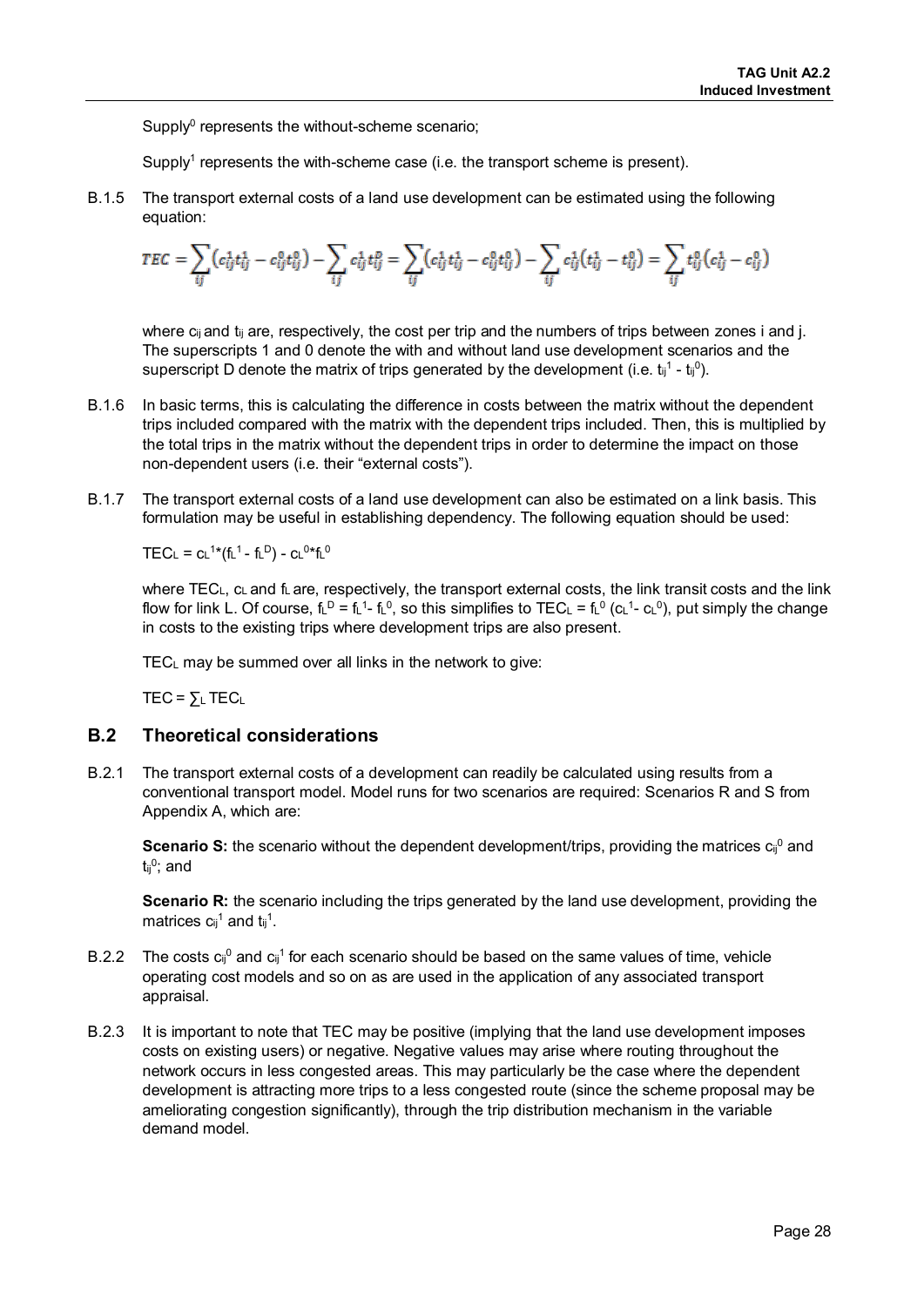# **Appendix C Principles Underlying Appraisal of Combined Land Use and Transport**

# **C.1 Appraisal of combined land use and transport**

- C.1.1 This section provides an explanation of the principle of breaking down benefits into transport benefits (given an assumed land use) plus additional land use / development related benefits.
- C.1.2 The objective is to estimate the combined benefits<sup>[4](#page-29-0)</sup> S[T&L] of a transport scheme, T, and a land use development, L, where the land use development cannot proceed without the transport scheme.
- C.1.3 In principle, the combined benefits would be estimated by comparing a scenario that includes both land use development and transport scheme with an alternative that includes neither. However, we do not have the tools to allow us to make that comparison. In particular, we know that conventional transport appraisal methods *cannot* be used if land use differs between with and without transport scheme scenarios.
- C.1.4 An alternative approach would be to assess the benefits of the two components separately, then combine them. But we cannot simply assess the benefits of the two components in isolation, then add them:

S[T&L] is **not** equal to S[T] + S[L]

where S[T] is the benefit of the transport scheme **without the land use development**, and S[L] is the benefit of the land use development **without the transport scheme**.

- C.1.5 Because the land use development is dependent on the transport scheme, the land use development cannot proceed in isolation and hence S[L] does not reflect the true benefits of the development.
- C.1.6 However, we can assess the benefits of the transport scheme in isolation, then assess the benefits of the land use development incrementally, adding the two to give:

 $S[T&L] = S[T] + S[L/T]$ 

where S[L/T] is the benefit of the land use development, assuming that the transport scheme already exists.

- C.1.7 S[T] can always be estimated, though the result may suggest that the transport scheme **in isolation** is not good value for money. There is no change in land use between the without- and with-scheme scenarios, so conventional transport appraisal techniques may be applied. In both scenarios the only determinants of demand will be growth and the limitations of the transport network, so there should be no extraordinary inconsistency between network capacity and demand.
- C.1.8 S[L/T] the incremental benefits of the land use development, assuming the transport scheme is already present - can also be estimated satisfactorily. Because the transport scheme is assumed to be present, the problem reduces to that of estimating the benefits of the land use development alone.
- C.1.9 Note that the alternative form  $S[T&L] = S[L] + S[T/L]$  is not acceptable. As discussed above, the land use development cannot be built without the transport scheme, so the benefits of the land use development in isolation are not relevant.

<span id="page-29-0"></span> $\overline{a}$ <sup>4</sup> We use the term 'benefits' here to refer to the net present value (NPV) of benefits less costs.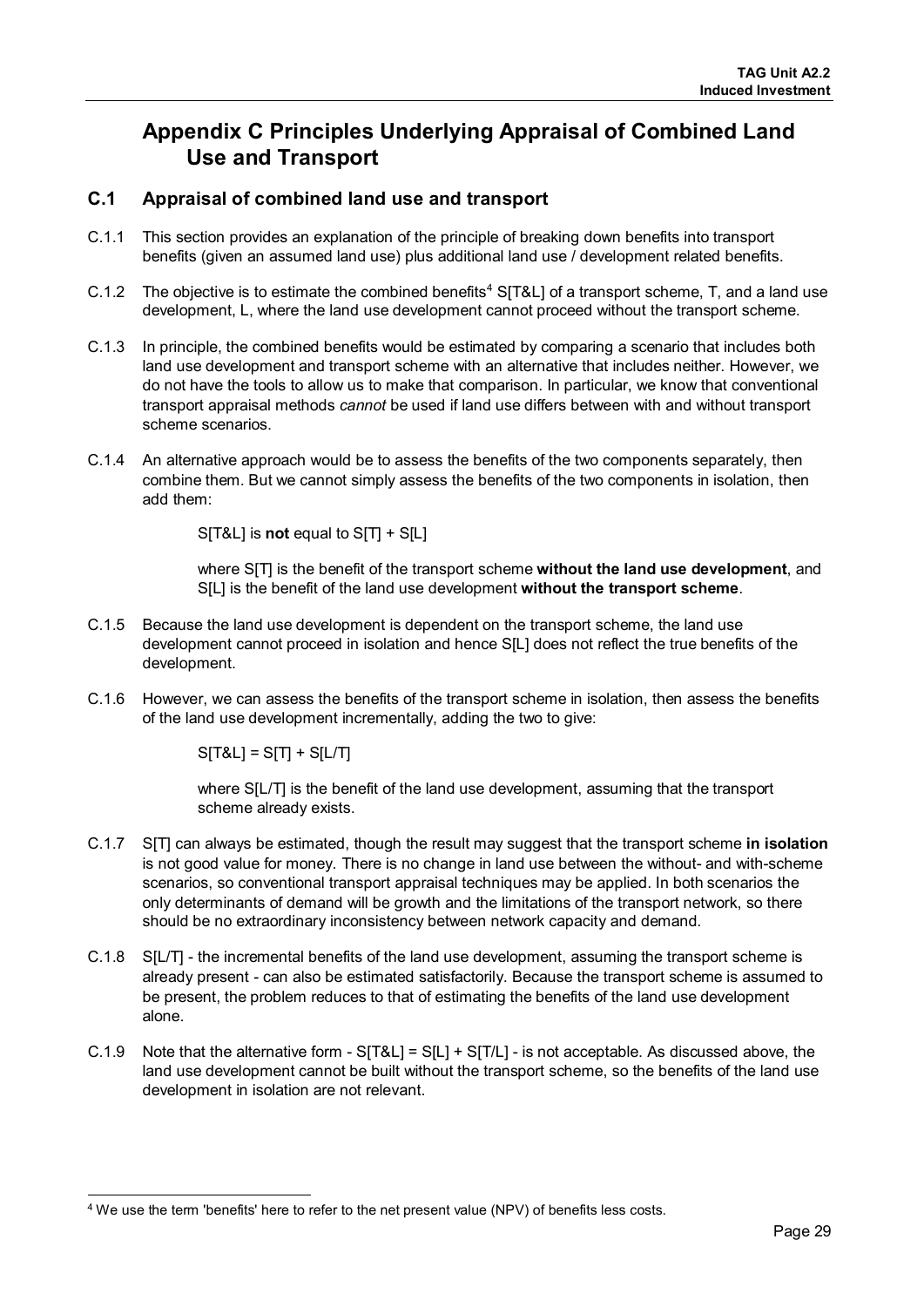# **C.2 Benefits of land use development**

C.2.1 DCLG have developed a methodology for estimating the benefits of land use development based on 'land value uplift' arising from the development, LVU, less transport and other externalities, TE and OE:

$$
S[LT] = LVU - TE - OE
$$

- C.2.2 The land value uplift LVU arising from the land use development may be estimated by subtracting the value of the land in its 'without development' use from its value in new (residential/nonresidential) use. Note that, because the transport scheme is assumed to have been implemented, the value of the land in its new use will reflect the improved accessibility provided by the transport scheme. However, the benefits S[T] of the transport scheme will not have captured these benefits because it is based on a land use scenario that excludes the land use development L. Thus, there is no double counting across S[T] and S[L/T].
- C.2.3 For information on the methodology to estimate land value uplift see Appendix D.
- C.2.4 The transport externality, TEC, is the additional cost imposed on users of the transport system as a result of the construction of the land use development. The cost can be estimated using a transport model.